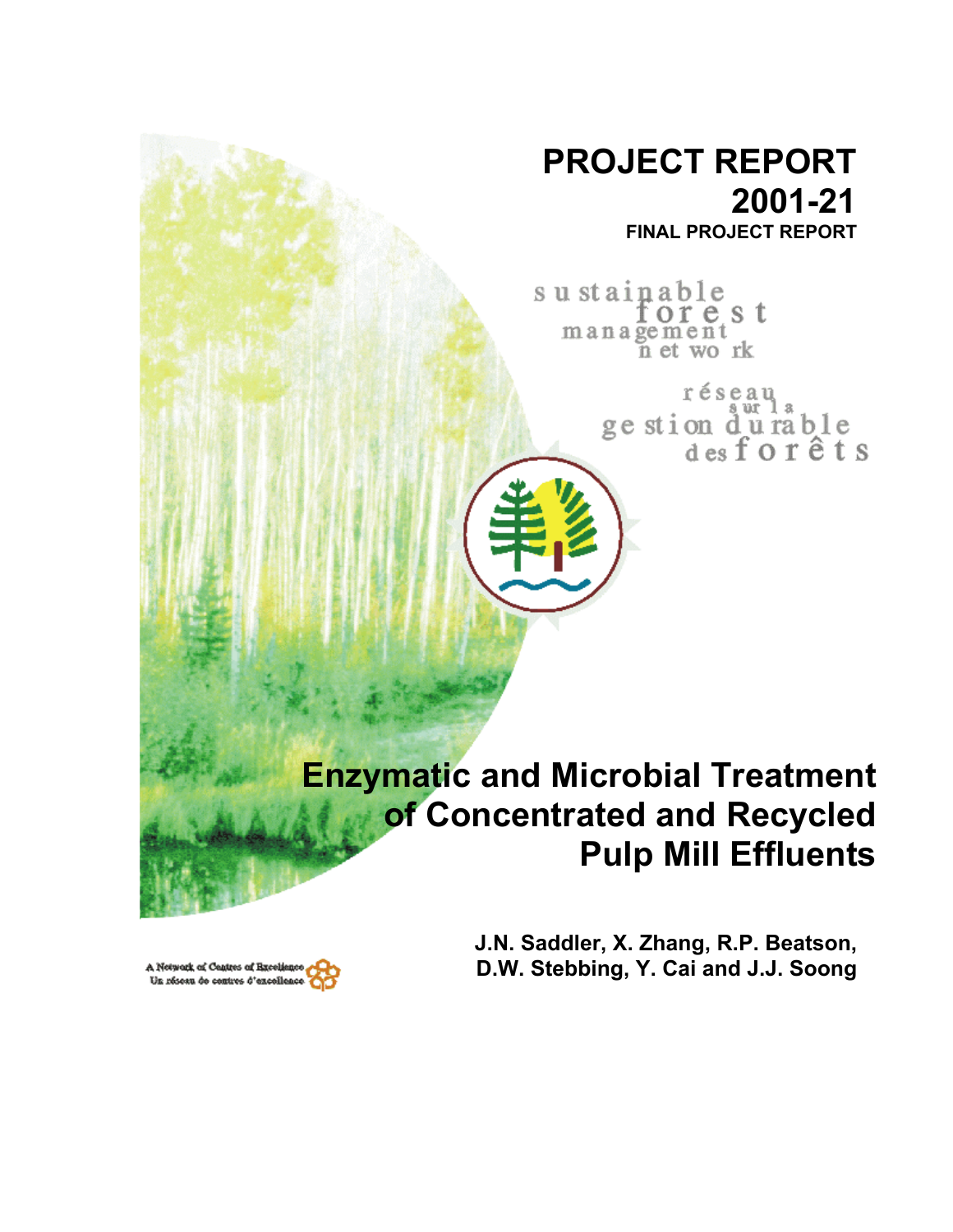For copies of this or other SFM publications contact:

Sustainable Forest Management Network G208 Biological Sciences Building University of Alberta Edmonton, Alberta, T6G 2E9 Ph: (780) 492 6659 Fax: (780) 492 8160 http://www.ualberta.ca/sfm

ISBN 1-55261-131-0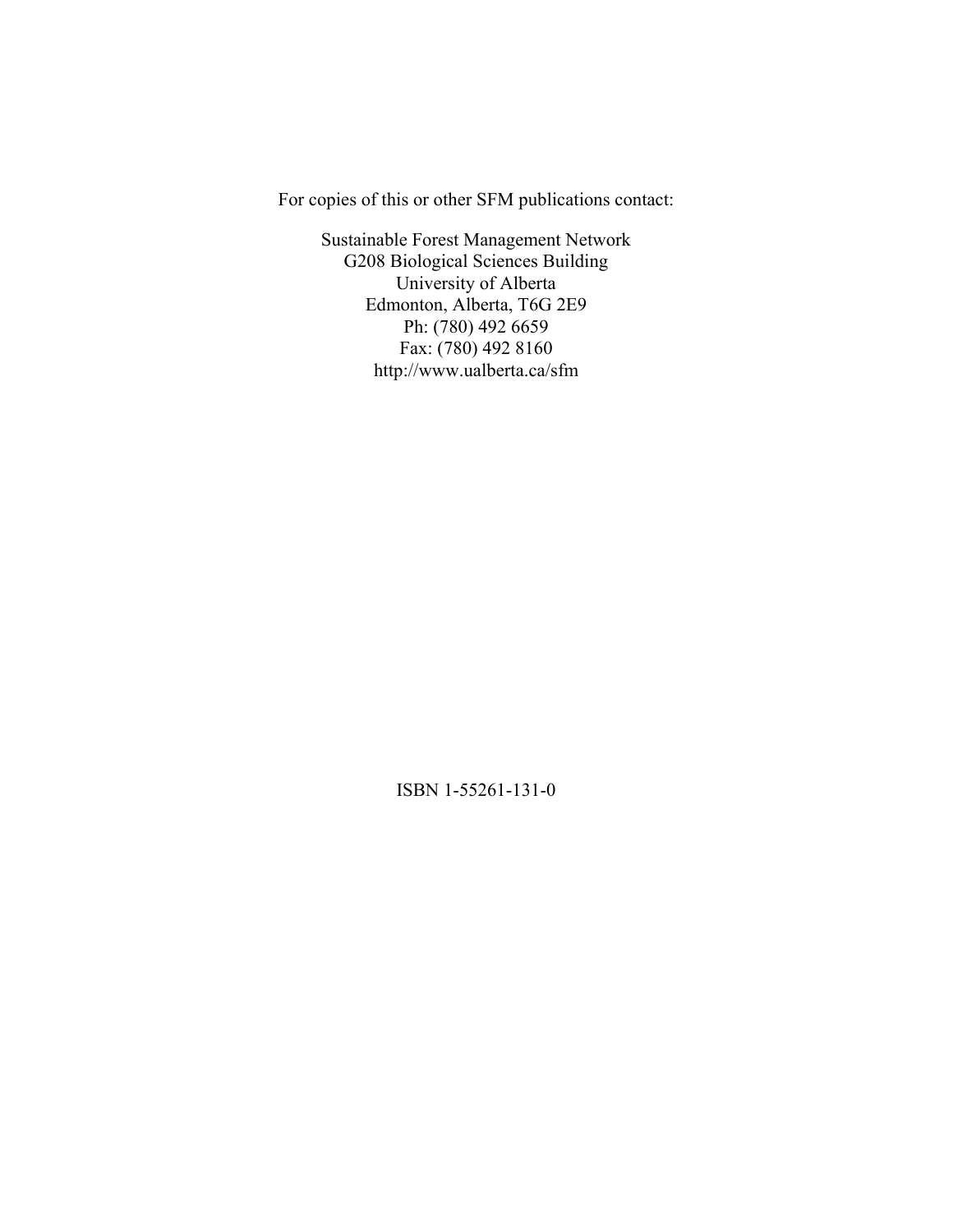# **Enzymatic and Microbial Treatment of Concentrated and Recycled Pulp Mill Effluents**

by

### **J.N. Saddler, X. Zhang, R.P. Beatson, D.W. Stebbing, Y. Cai and J.J. Soong**

Chair of Forest Products Biotechnology, Wood Science Department Faculty of Forestry, University of British Columbia

June 2001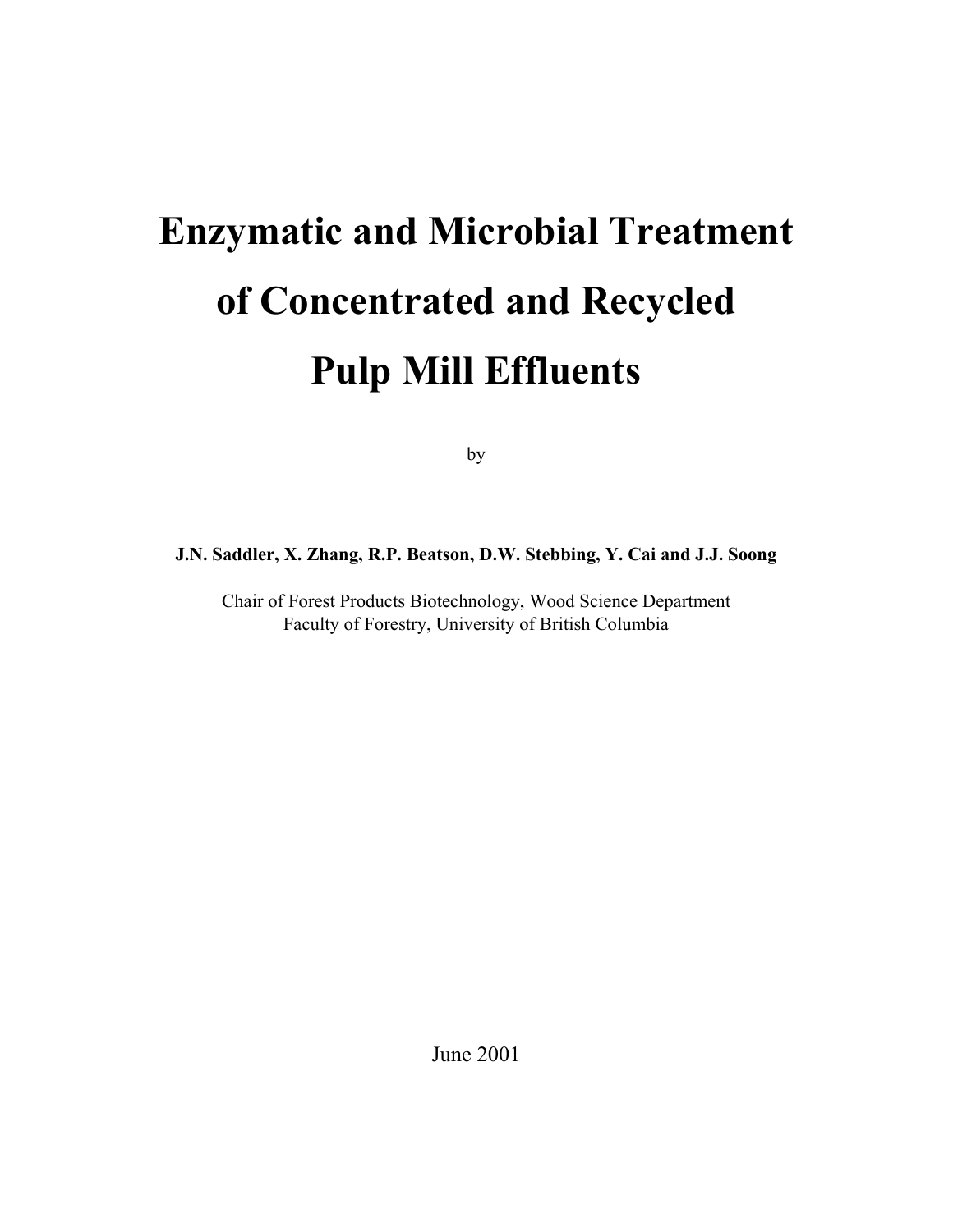#### **EXECUTIVE SUMMARY**

The pulp and paper industry is moving toward recycling of process waters to minimize effluent discharge into the environment. However, the increased levels of dissolved and colloidal substances (DCS) in the process waters will result from water systems closure. This will lead to a series detrimental effects on the product quality and papermachine runnabilty.

Our research carried out at Chair of Forest Products Biotechnology UBC has shown that the detrimental substances present in TMP pulp/newsprint mill process water are primarily derived from phenolics and lipophilic extractives. The level of detrimental substances will increase as the mill water system move toward the closure. The potential of using fungal enzyme treatment system to remove the detrimental DCS substances has been examined. This treatment system is capable to deal with a large amount of process water under mill operation conditions. Most of the detrimental substances have either been degraded or converted to less harmful components. The fungal enzyme treatment shows promise as one way of decreasing the detrimental substances present within process water system and can be used as an internal water treatment "kidney" for a mechanical pulp/newsprint mill with a closed water system.

#### **ACKNOWLEDGEMENT**

- 1. Howe Sound Pulp and Paper Company
- 2. Pulp and Paper Research Institute of Canada
- 3. BC Science Council
- 4. Sustainable Forestry Management Network, National Centres of Excellence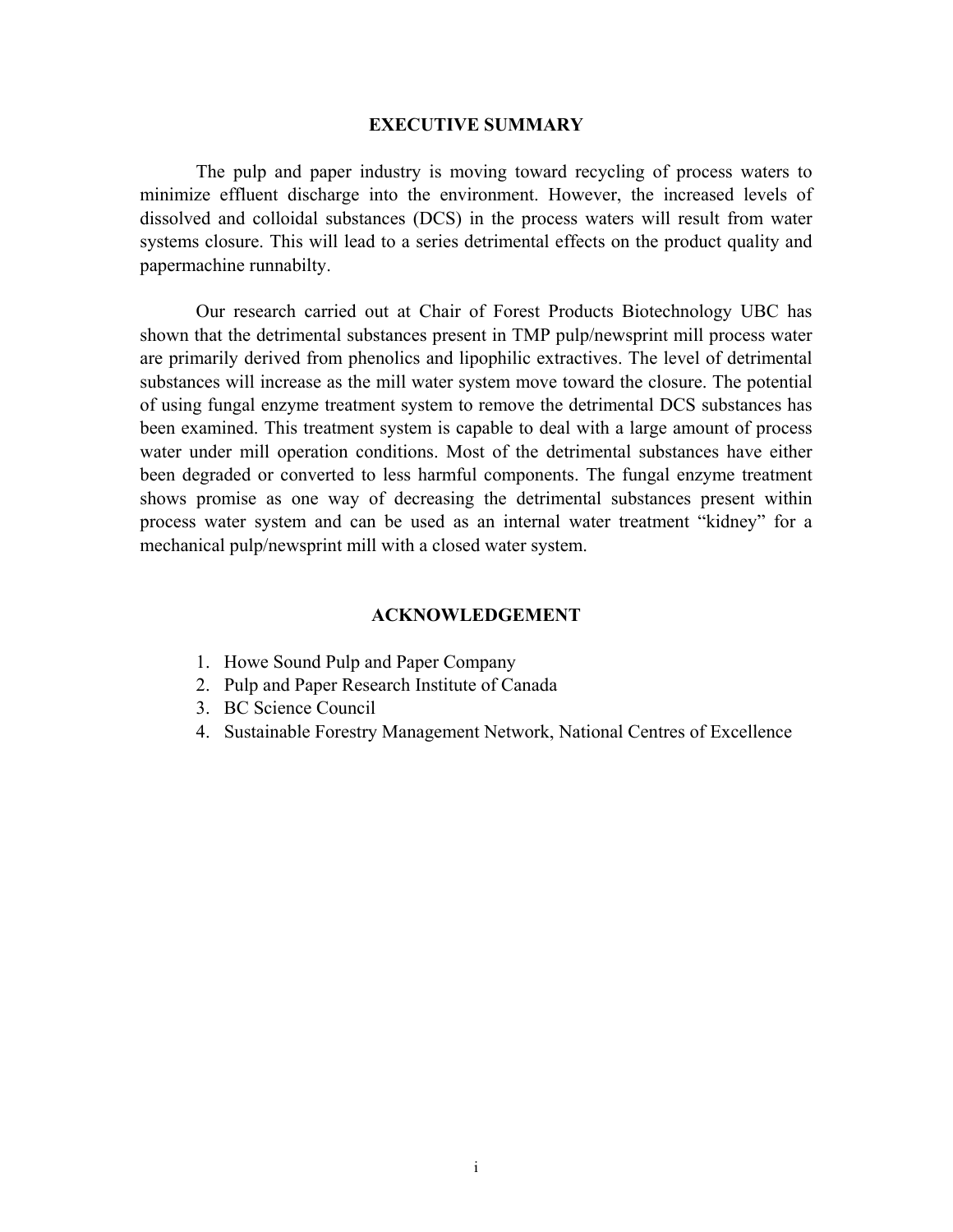#### **INTRODUCTION**

Pulp and paper making is one of the most important and growing industries in the world, particularly in Canada where more than 66,000 employees are engaged in this sector with annual earnings reaching C\$4,000 million (Pulp and Paper International, No. 1, 1997). Canada plays an important role in the world's pulp and paper with the country's total pulp and paper production in 1995 and 1996 at approximately 44,000,000 ton and 42,000,000 tons respectively. About 70% of paper & board and 25% of pulp produced in Canada is exported which accounts for 29 percent of global capacity in 1996.

A major constraint limiting the location of pulp and paper mills is the availability of an adequate water supply and of adequate receiving waters for effluent discharge. The pulp and paper making industries are major consumers of water and each ton of pulp and paper produced requires the consumption of 20-100 tons the volume of water with the effluent flow ranges between  $30-200$  m<sup>3</sup>/t products. Until recently, little attempt was made to recover this water with most mill effluents released into rivers or lakes, resulting in major environment impacts on the surrounding area. Several components and/or compounds in the pulp mill waste waters are believed to be toxic and harmful to the environment. Effluents from bleached kraft pulp mill contain a wide variety of compounds, ranging from water-soluble and rapidly degraded chlorinated lignin to the persistent, highly bioaccumulative dioxins and furans which can induce cancer, deformation and other serious diseases (Kringstad, et al 1984; Crawford, et al 1991). Mechanical pulping waste waters contain large amounts of organic contaminants such as resin and fatty acids, which are released from the wood furnish. These compounds are known to be very toxic to aquatic organisms. To meet the environmental regulations, mills have had to install efficient water treatment systems to clean up the effluents before discharge into the water body. However, these systems are often expensive and add considerably to the pulp processing costs.

Water is a natural resource, which is essential to human beings. Historically it has been treated as a disposable commodity which is cheap, easy to come by and discharged after use. However, water is no longer cheap in today's world. Bringing water into the mill costs money and treating water to make it suitable for discharge also costs money. In the long term, pulp and paper mills will meet increasingly stringent environmental standards and it can be anticipated that the containment of process waters on the plant site will become the norm. Thus, closed cycle systems will become the standard in the future providing benefits in the form of, lower effluent treatment costs, energy saving and lower chemical costs. However, as a consequence of mill water system closure, not only will useful chemicals be reclaimed, it will also build up the level of contaminants, which in turn will create a series of problems in the papermaking process. In terms of the chemical composition of the recycled process waters, all the substances within the mill water system can be grouped into four categories: carbohydrates; lipophilic extractives; phenolic compounds and inorganic substances. Although carbohydrates will have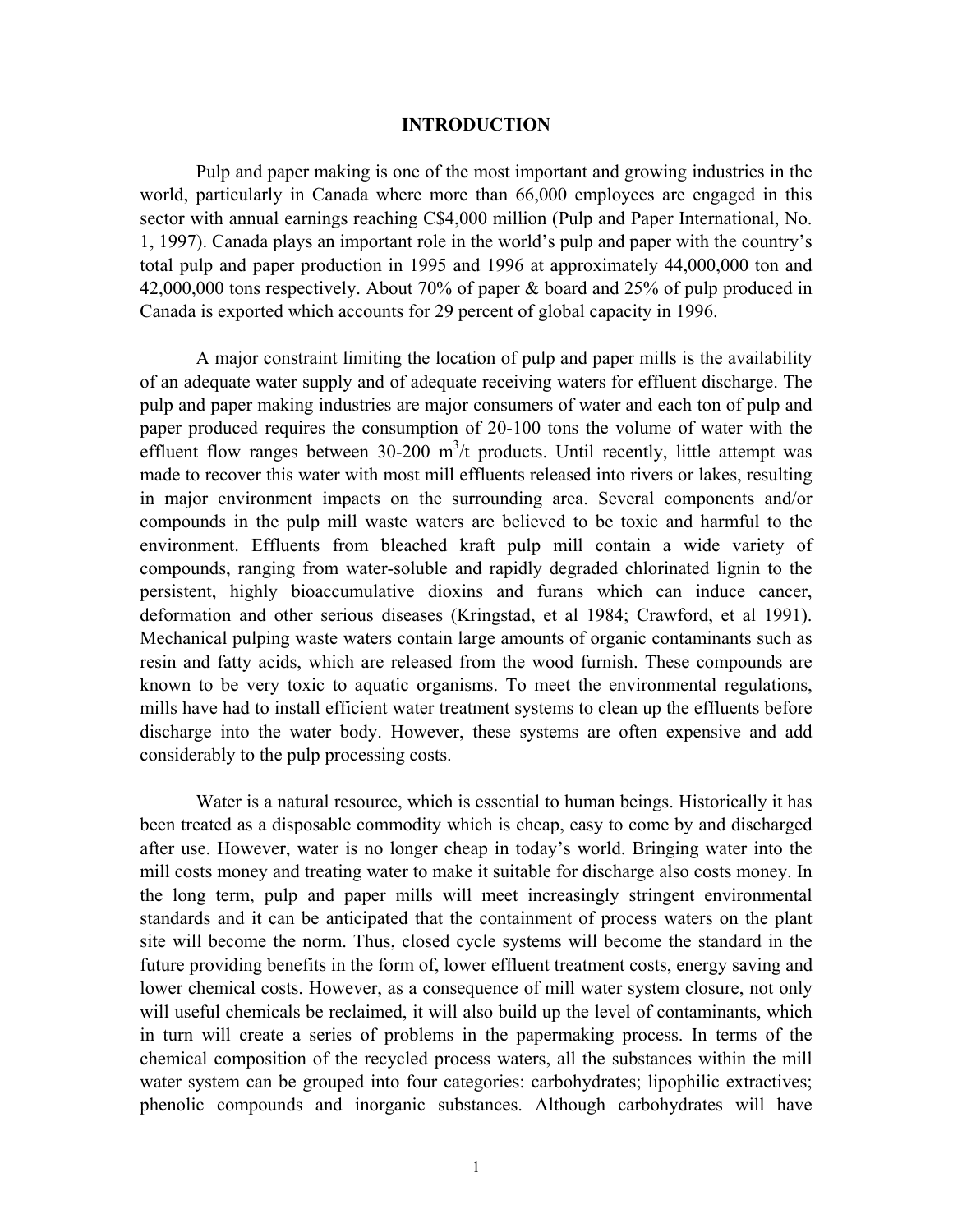minimum adverse effects on the paper and machine properties, the increased amount of carbohydrates after recycling will increase the increase and COD (chemical oxygen demand) and BOD (biological oxygen demand) in the waste water. The increased COD and BOD in water in turn caused adverse effects to the papermaking process. Although the amount of extractives is not considerable, they can result in some of the most serious problems to the overall process by the production of materials known as "pitch". Additional issues include the fact that some of the resin and fatty acids are toxic and that the phenolic compounds can cause colour redeposition on the pulp, which will degrade the quality of products. Other components such as inorganic ions in the waste water come mainly from the water itself and the wood chip and chemicals used in pulping process. These inorganic ions are dissolved and can accumulate to a high concentration, greatly decreasing the hydrogen peroxide bleaching efficiency.

Thus it is clear that, before a typical mill water system can be closed, a process must be designed to handle the build up of dissolved and colloidal substances. Although there are various kinds of water treatment technologies available (table 1) (Glittenberg D. *et al.* 1993, Vihervaara T. *et al.* 1994, Boardman D., 1996, Lagace P. *et al*. 1996; McCubbin, 1983), most of these technologies suffer from the general handicap that they simply concentrate the constituents into a smaller volume of water which still requires further treatment before use or disposal. Membrane treatment is one of the technologies that has been tested in the pulp and paper industry at a pilot scale and is now used in a limited manner in a few mills (Webb, 1997). Besides concentrating rather than destroying the contaminants, such processes are expensive to install and maintain. Large membrane areas are required to treat large water volumes and membrane plugging is a common problem.

| Physical treatment | Membrane filtration; Centrifuges; Air Flotation or Air stripping; |  |  |  |  |
|--------------------|-------------------------------------------------------------------|--|--|--|--|
|                    | exchange; Reverse Osmosis; Adsorption;<br>Ion -<br>Gravity        |  |  |  |  |
|                    | sedimentation; Screens and strainers; Liquid<br>cyclones;         |  |  |  |  |
|                    | Foam/bubble fractionation; Distillation or freeze concentration;  |  |  |  |  |
|                    | Mechanical vapour recompression (MVR)                             |  |  |  |  |
| Chemical treatment | Ozonation; Ozone/Peroxide Oxidation; Activated Carbon             |  |  |  |  |
|                    | Adsorption; lime treatment; Magnesium oxidize; Potassium          |  |  |  |  |
|                    | phosphate treatment; Starch based cationic polymers; Bentonite    |  |  |  |  |
|                    | clays, Polyaluminium Chloride (PAC) and other Anionic Trash       |  |  |  |  |
|                    | Catchers                                                          |  |  |  |  |
| <b>Biological</b>  | Activated sludge, Aerated lagoons or stabilization ponds, Fixed-  |  |  |  |  |
| treatment          | film reactors, Anaerobic processes, Fungal and enzyme treatment   |  |  |  |  |

Table 1. Various technologies for waste water treatment

The only established process currently being implemented for reducing the effluent in the mechanical pulp mills to very low levels is evaporation. This process is capable of giving zero-effluent mechanical pulp mills such as Millar Western mill at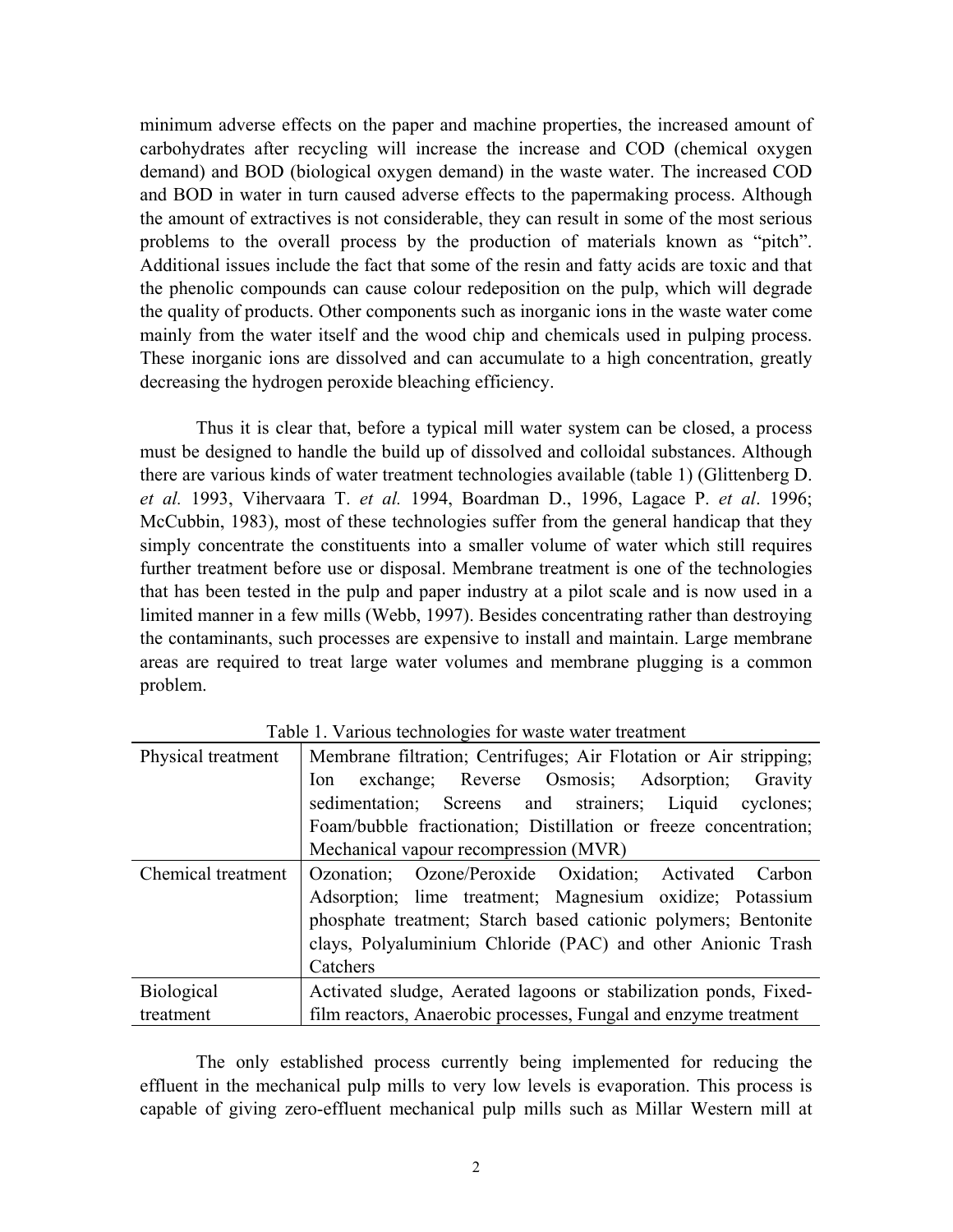Meadow Lake in Saskatchewam and Louisiana Pacific's BCTMP mill in Chetwynd. In these mills condensate from the evaporators is treated both biologically and by filtration before returning to the process. The water from the evaporators, after further concentration, is fed to a recovery boiler which generates steam for the concentrates. The solids from the recovery boiler are cooled and formed into ingots for landfill. Unfortunately, this technology is very capital intensive and is unlikely to be installed in a currently operating paper mill.

The application of biotechnology to the pulp and paper industries has attracted considerable attention during the last twenty years. Various groups have tried to use fungi and enzymes to decolorize effluents and to reduce the AOX of kraft pulp mill effluents (Singh, *et al.* 1996). A large number of fungi, particularly the species belonging to the genera Aspergillus and Penicillium are known to produce lipase which can selectively degrade lipids and other related extractives in the wood. They have been used to decrease the resin present in the wood chips and to reduce pitch in mechanical pulping process (Shimada et al, 1996; Sarkar et al, 1995; Sharyo et al, 1993). Enzymes produced by *Aspergillus niger*, *Pseudomonas fluorecens* and *Candida cylindracea* have been patented and used to diminish the level of triglycerides present in mechanical pulp and white waters (Anon, 1990). Other enzymes such as pectinased have also shown the potential to degrade detrimental organic materials present in the white water (Thornton, 1994). Biological treatment is attractive in that it can deal with vast amounts of waste water and results in the degradation of organic materials to gases and biomass. One concept that has been applied is the return of the outflow water from the biological effluent treatment system to the mill process. Although this decreases the fresh water intake to the mill, the hydraulic load on the effluent system remains constant and thus costs savings in effluent treatment are not realized. Another problem is that this type of treatment is vulnerable to the variable seasonal conditions. Another concept is to install biological treatment in-line to destroy process water organics. A combined anaerobic and aerobic treatment has been recently installed in-line, in a German recycled fiber board mill (Habetsm et al, 1997). The purified water can then be returned to the process streams. A similar concept that has been tried is to insert a fermentor with white-rot fungus into the process streams of a newsprint pulp and paper mill (Eriksson, 1985). Both of these concepts suffer from high capital costs and consume energy. Large volumes of water must be cooled to temperatures around 35°C, pH adjusted and treated for substantial time for the treatments to be effective.

It is apparent that the current technology available to the pulp and paper industry to achieve water system closure is inadequate for either economic or technical reasons. This project will assess the potential of using fungal/enzyme system as an on-line water treatment method to help a TMP/newsprint mill achieve water system closure. Fungal/enzyme treatments have the major advantage of requiring only a small stream of the process water to be cooled for generation of the fungal culture filtrate with most of the degradation of the detrimental organics being accomplished by enzymes (fungal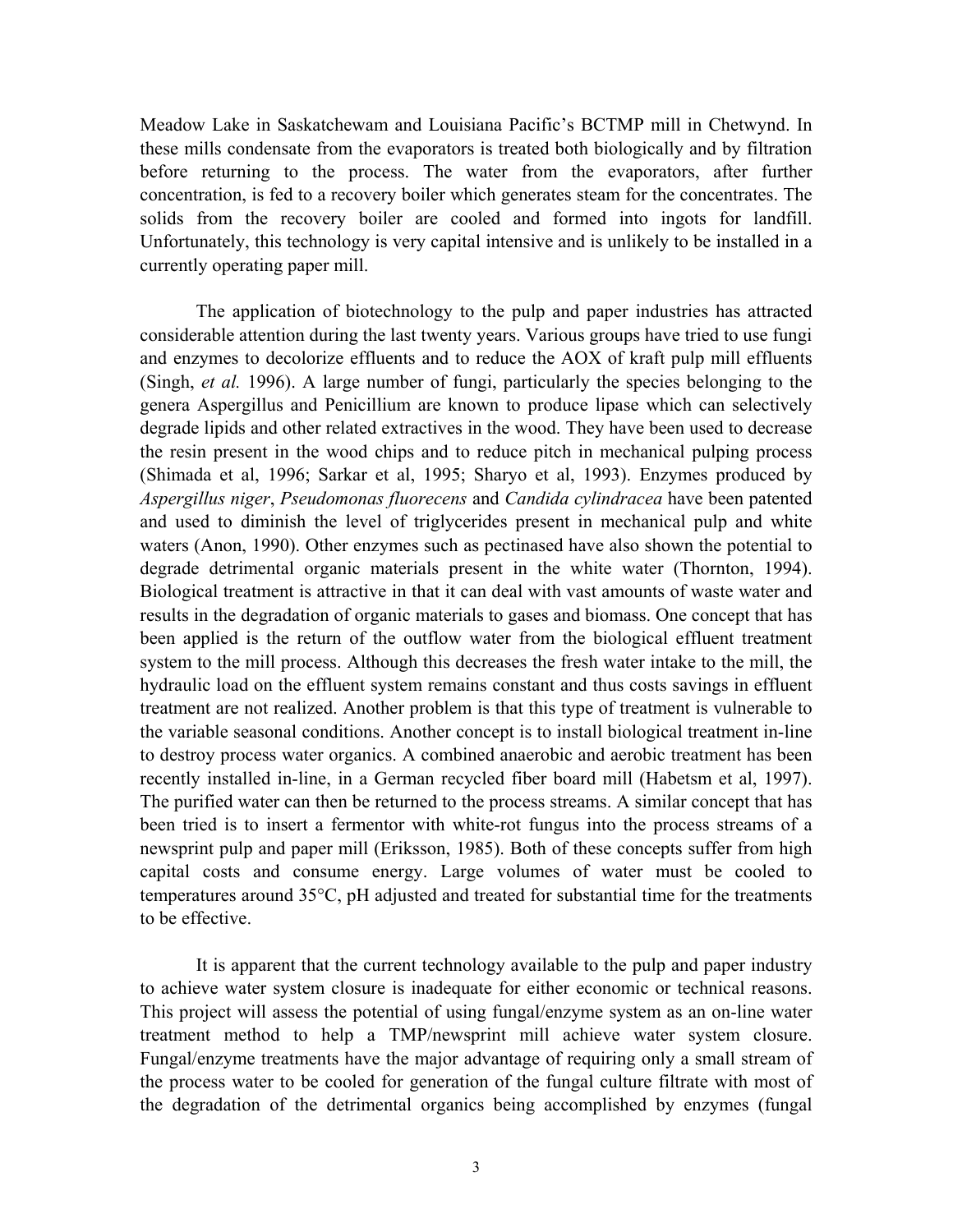culture filtrate) that function well at process water temperatures up to 75°C. It is probable that this type of treatment will be relatively inexpensive and environmental friendly.

#### **SUMMARY OF DATA ANALYSIS**

### **A. Characterization and Investigation of White Water Dissolved and Colloidal Substances and Their Effects on the Paper Quality and Papermaking Process**

# *1.Development of a detailed protocol for analyzing the dissolved and colloidal substances (DCS) present in TMP pulp/newsprint mill process water*

A clear knowledge of the composition of a "typical" TMP process white water will give us a better understanding of the influence that the DCS components have on the paper properties. This will also help to design appropriate treatment technologies. In the earliest stage of this project, a detailed analytical protocol (Figure 1) was set up, based on previous studies, from which white water DCS component groups: carbohydrates, lignin, inorganics and extractives (resin and fatty acids, lingams and sterols, steryl esters and triglycerides) were quantified. Other properties of the white water, such as chemical oxygen demand, total organic carbon, colour unit, colloidal particle size distribution, turbidity, water surface tension and cationic demand were also determined through this protocol.

Several white water samples including mill white water collected from a typical TMP/newsprint mill and "model" recycled white waters (one to five times recycled white waters) made in PAPRICAN pilot plant have been analyzed using this protocol. The results showed that (Zhang, *et al* 1999, Zhang, 2000): 1) white water from a mechanical pulp/newsprint mills using softwood furnishes contained a large amount of water soluble carbohydrates which are mainly derived from galactoglucomannan and arabinogalactan. 2) A considerable amount of phenolics were also present in the white waters and they could be separated into two fractions, lignin and lignans due to their solubility in the MTBE. The lignin fraction had a molecule weight distribution up to 3,000 while the molecule weight of lignans was below or around 1,000. 3) The extractives in the white water are defined as MTBE extractives which contain four major fractions, resin and fatty acids, lignans and sterols, sterly esters and triglycerides. The concentration of each of these extractions was different due to the differences in the white waters. This was probably due to the different furnishes and different processes used and also influenced by seasonal effects. 4) A high inorganic content was found in the mill white water samples. 5) Despite differences in the chemical nature of these DCS components, all of these substances were physically present either as colloidal particles or dissolved substances. The sizes of colloidal particles ranged from 250 nm to 1000 nm. 6) The investigation of the distribution of each of the DCS component in either the dissolved or colloidal fractions showed that lignin and ester-bonded extractives, such as sterol esters and triglycerides were the main constituents of the colloidal particles, while the neutral polysaccharides and lignans were predominantly dissolved in the white water.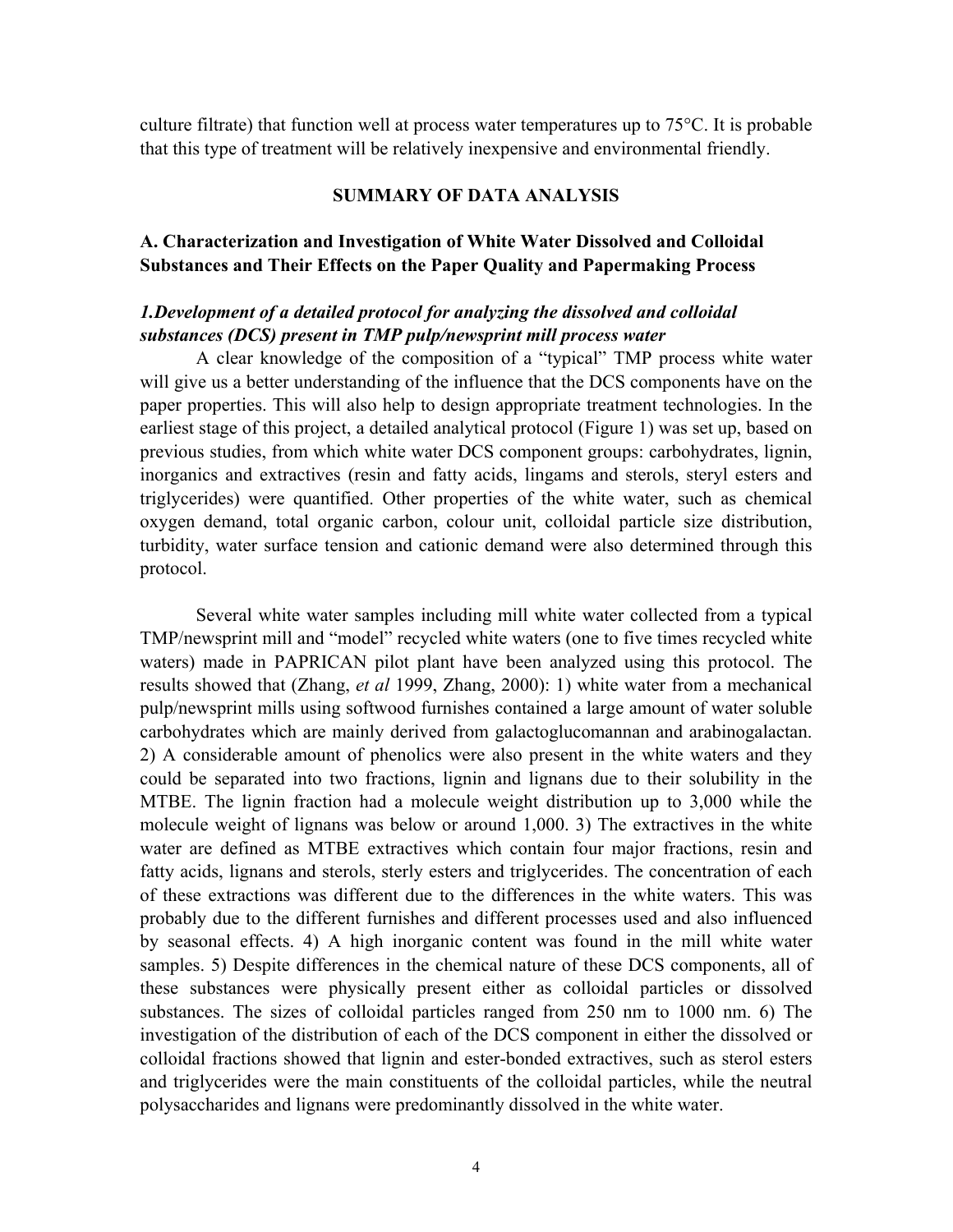Figure 1. Analytical protocol for determining various DCS components present in white water samples



#### *2. Investigation of the effects of DCS components on paper properties*

Although the general effects of the white water dissolved and colloidal substances on paper properties have been discussed in previous research, due to the diversity of different white waters and different DCS components, the specific detrimental effects that each of the DCS component groups have on the papermaking process have not yet been clearly defined. This type of information is critical to the development and evaluation of a white water treatment process. In my study, different types of "model" recycled white waters were prepared in the PAPRICAN pilot plant and several mill white waters were collected from the Howe Sound Pulp and Paper mill, with the intention of obtaining different ranges of DCS components in these white water. Also, a modified handsheet forming procedure was developed to make pulpsheets for testing physical properties. Conventional TMP handsheet forming required circulation of handsheet machine water to maintain the fines content. However, if we make handsheets using white water, this type of procedure would result in the removal of the colloidal materials from the white water through filtration in the first fine-poor handsheets. To avoid the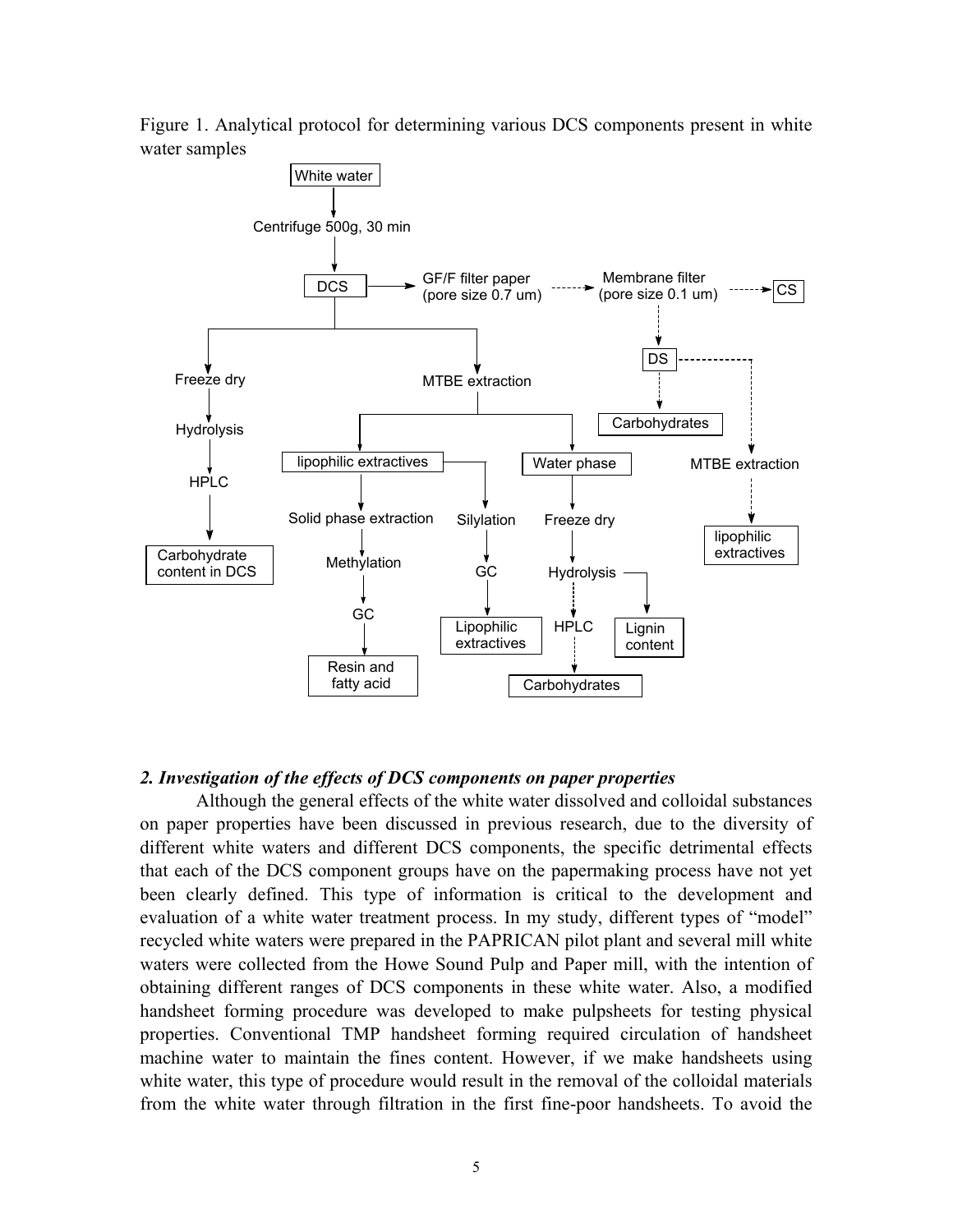removal of the colloidal material from the white water while maintaining the fines content, the pulp slurry used for the physical testing was enriched with fines from the original pulp. The fines content in the original pulp and the fines lost during the sheet forming on the sheet machine were calculated, so that the added fines will compensate for the lost of fines during sheet forming. In this manner, I was able to show the effects of the DCS component on the paper properties without the interference from fines.

#### 2.1. Chemical nature of DCS components affecting paper properties (Zhang, et al 1999)

A significant difference in the distribution of the various DCS component groups (carbohydrate, lignin, resin and fatty acid, lignan, steryl ester and triglyceride) present in both the "model 5 times recycled white water" and "mill white water" from cloudy white water tank were observed. The paper properties of the handsheets prepared by using these two white waters were tested and compared to the paper sheets formed when using distilled water from which the effects of the different DCS components on the paper properties were investigated. The results showed that:

- 1) The concentration of dissolved and colloidal substances increased significantly with white water recycling (Figure 2).
- 2) The lignin component of the DCS was primarily responsible for the decrease in papersheet brightness (Table 2) whereas the presence of RFAs reduced wet web strength properties, as a consequence of their ability to decrease water surface tension (Figure 3).
- 3) The presence of lipophilic substances caused a decrease in sheet density and interfibre bonding which resulted in reduced tensile strength (Table 3).
- 4) The presence of enhanced amounts of carbohydrates in the highly recycled white water acted to counteract some of reduced bonding caused by the lipophilic extractives.

|                                            | Optical                 | properties obtained |         | after |
|--------------------------------------------|-------------------------|---------------------|---------|-------|
|                                            | handsheet forming using |                     |         |       |
|                                            | DW                      | <b>HRWW</b>         | Mill WW |       |
| Brightness, %ISO                           | 48                      | 39                  |         |       |
| Scattering coefficient (620 nm, $m^2/kg$ ) | 69                      | 64                  | 74      |       |
| Absorption coefficient (457 nm, $m^2/kg$ ) | 19                      |                     |         |       |

Table 2. The optical properties of the handsheets formed when using distilled water (DW), 5-time recycled white water (HRWW) and mill white water (MillWW).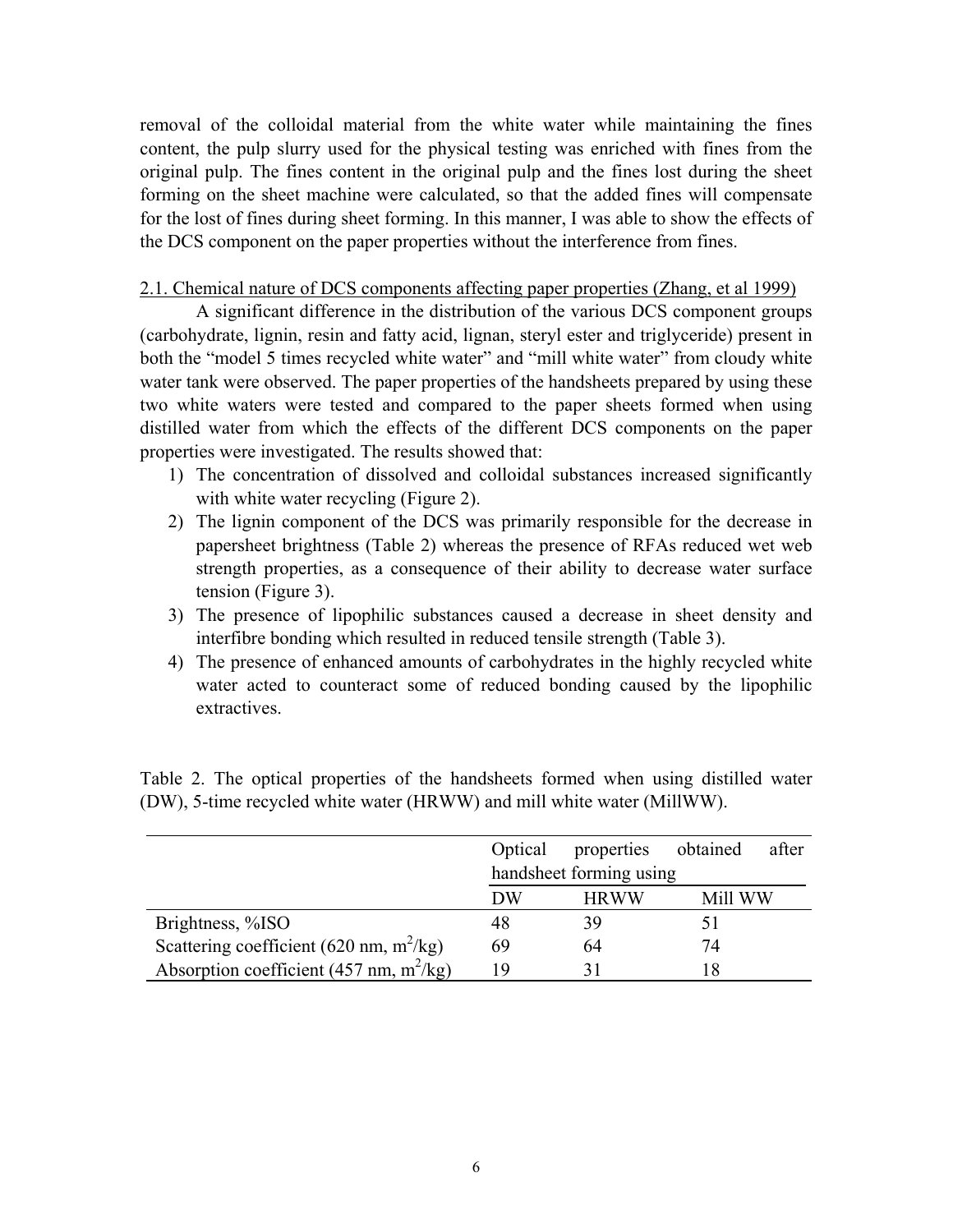|                              | Properties obtained after handsheet forming using |                   |                   |  |
|------------------------------|---------------------------------------------------|-------------------|-------------------|--|
|                              | DW                                                | <b>HRWW</b>       | MillWW            |  |
| Thickness $(\mu m)$          | $179 \pm 3$                                       | $212\pm5$         | $204\pm4$         |  |
| Density $(g/cm^3)$           | $0.328 \pm 0.007$                                 | $0.298 \pm 0.010$ | $0.292 \pm 0.006$ |  |
| Tensile index, $N \cdot m/g$ | $33.1 \pm 0.7$                                    | $26.0 \pm 0.7$    | $23.3 \pm 1.0$    |  |
| Tear index, $mN \cdot m^2/g$ | $26.9 \pm 1.4$                                    | $25.7 \pm 1.2$    | $25.4 \pm 0.3$    |  |
| Scott bond, $kJ/m^2$         | $38\pm2$                                          | $29 \pm 1$        | $27 \pm 2$        |  |

Table 3. The dry strength properties of the handsheets formed when using distilled water (DW), 5-time recycled white water (HRWW) and mill white water (MillWW).

Figure 2. The increase in concentration of total dissolved and colloidal substances (TDCS), total extractives (TE) and total non-extractive substances (TNE) during white water recycle.

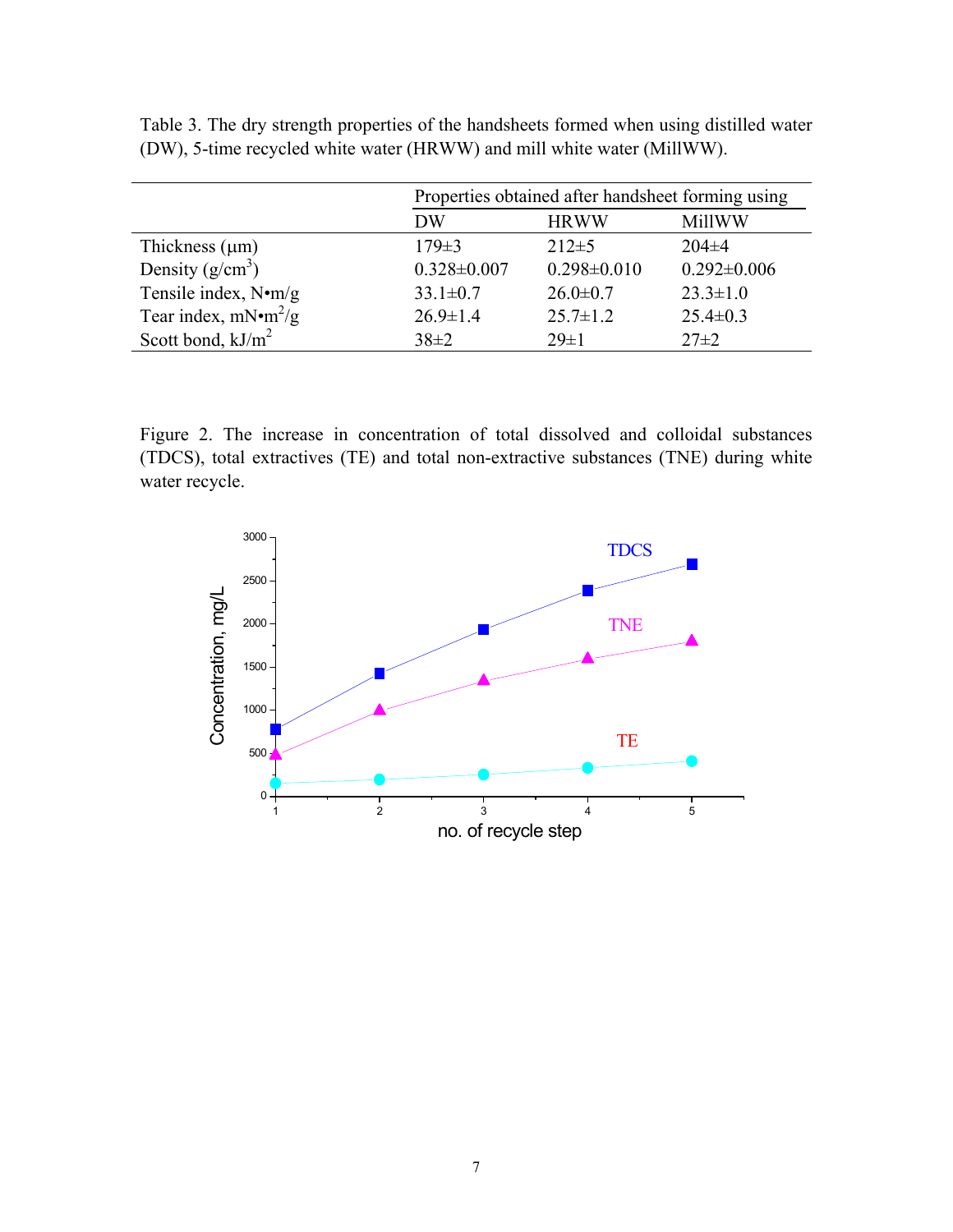Figure 3. Tensile strength versus stretch plots of the wet web formed by distilled water (DW), 5-times recycled white water (HRWW) and mill white water (MillWW)



*2.2.Does the physical form of the DCS components affect paper properties? (Zhang, 2000)*

During our investigation on the effects of different DCS components on the paper properties, it was recognized that the physical properties of the paper sheets was not only determined by the chemical nature of DCS components, but it was also influenced by the physical form of these substances present in the white water. After 0.22 µm membrane filter was used to separate the newsprint mill white water colloidal particles from the dissolved substances, the chemical and physical constitutions of these two fractions were then determined. Both the original white water and white water containing only the dissolved substances, obtained after membrane filtration, were used to prepare handsheets. The physical properties of these two types of handsheets were tested and compared to the handsheets made using distilled water. In this manner, the separate effects of the dissolved and colloidal fractions in white water on the paper properties were determined. The results showed that:

- 1) The white water contained a significant amount of colloidal substances ranging in size from 250nm to 1000nm.
- 2) The lignin and ester-bonded extractives (steryl esters and triglycerides) were the main constituents of the colloidal particles, while the neutral saccharides and lignans were predominantly dissolved in the white water.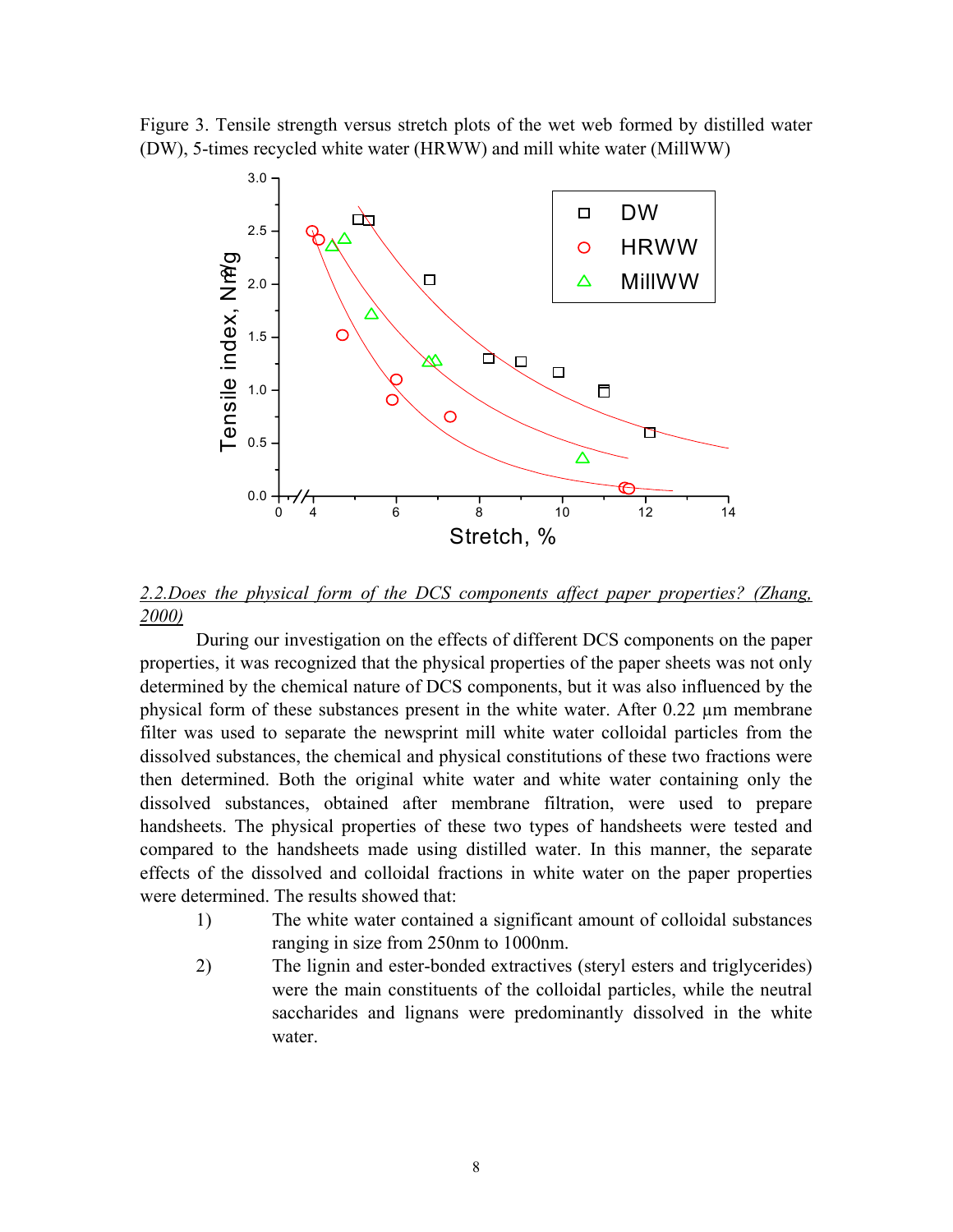3) Dissolved substances mainly caused the reduction in the paper strength properties, whereas the colloidal substances were primarily responsible for the impairment of paper surface and optical properties (Figure 4 and 5).

Figure 4. The Dry Strength Properties of Handsheets Made Using Distilled Water (DW), Filtered White Water (FWW) and White Water (WW)

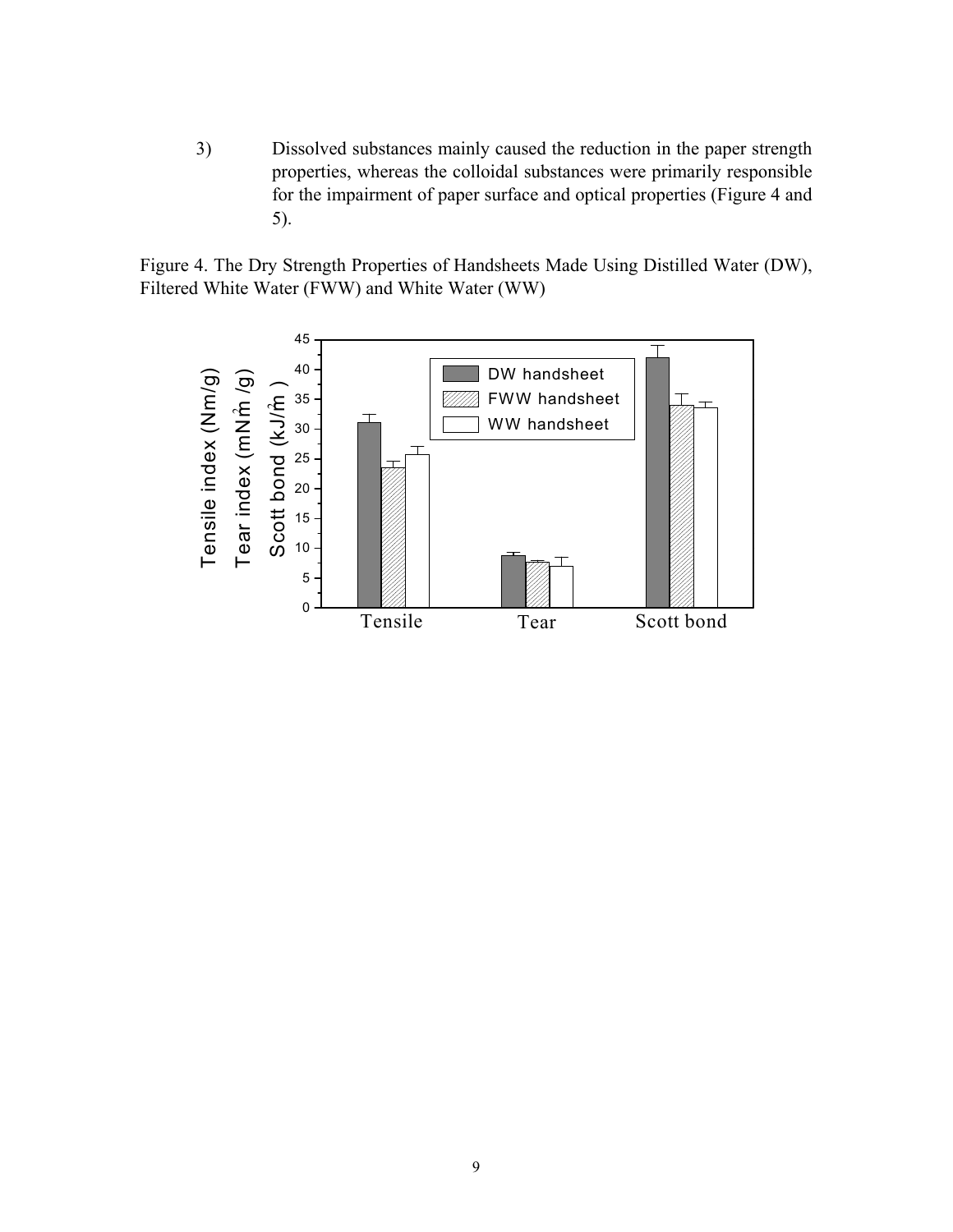Figure 5. The Optical and Absorption Properties of Handsheets Made Using Distilled Water (DW), Filtered White Water (FWW) and White Water (WW)



### **B. Assessment of the Potential of Fungal and Enzyme Treatment For DCS Removal From TMP/newsprint Mill Process Water**

The dissolved and colloidal substances present in the TMP/newsprint mill process waters have been shown to be mainly derived from the woody components. Various microorganisms have been known to be the natural degraders of these substances, particularly the white rot fungi which are known to be able to degrade extensive amounts of wood materials. Biological effluent treatment systems are widely used in the pulp and paper industries. Compared to alternative physical and chemical treatment processes, biological treatment systems are more capable of dealing with large quantities of water, more able to remove target contaminants and require less facility and operational costs. As the mill water system is gradually closed, it is also likely that biological systems will prevail over physiochemical processes as they will have less impact on the pulp and papermaking process. Thus, there is a considerable potential to use biological treatment systems in treating mill process waters, once the pulp and paper mill water system is closed. In terms of predominant biological system, there are two major types of microorganism, the bacteria and fungi. However, as most fungal cells physically resemble those of plant fibers, treatment of process water using select fungal species may have the additional benefits of increasing pulp yield as well as removing the detrimental substances. However, the long retention time and limited temperature range of fungi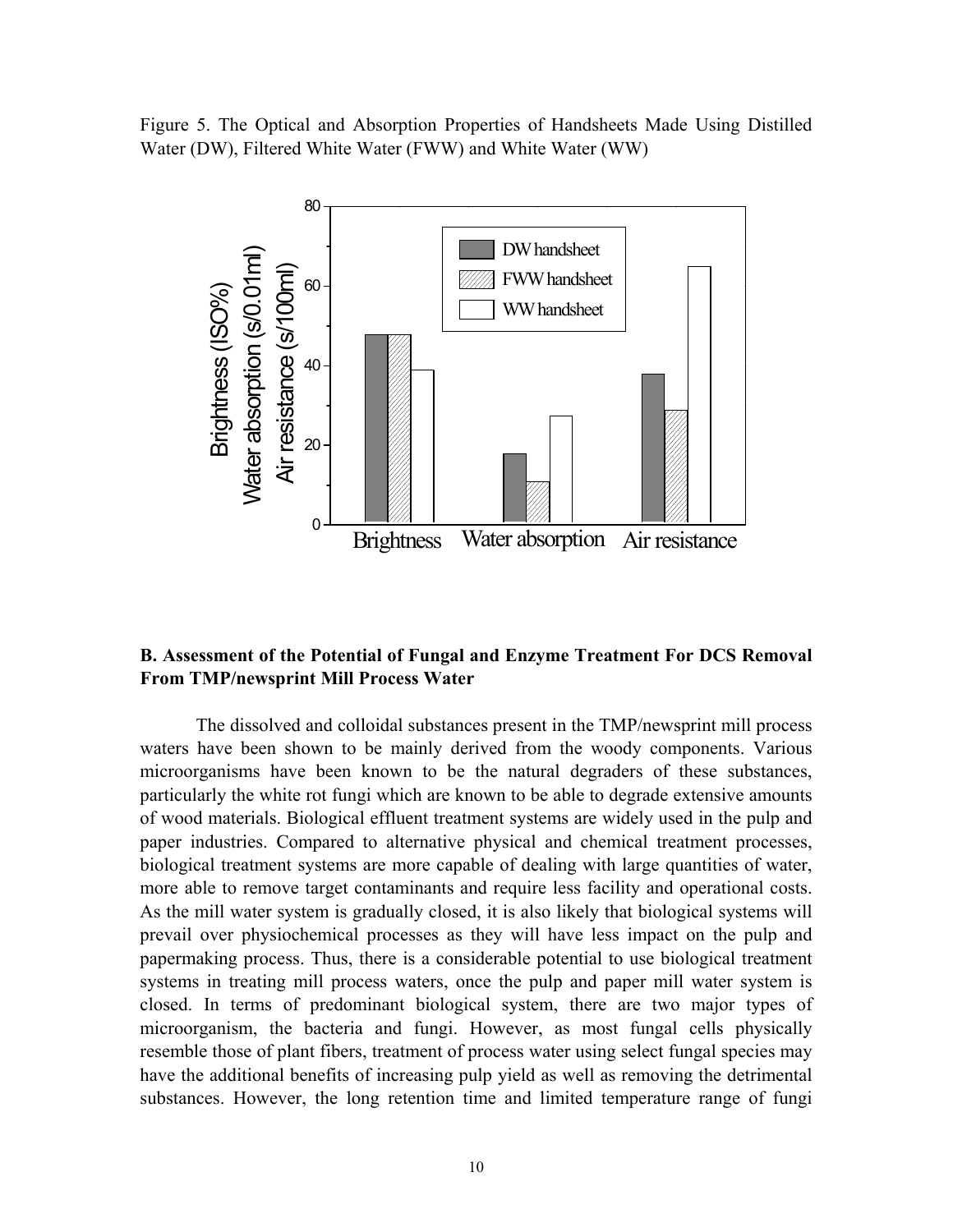make a direct microbial treatment difficult to be used in a mill situation. However, compared to fungal treatment, enzyme treatments have the advantage of quicker reaction times and tolerant to higher temperatures. One of the objectives of this thesis was to assess whether combined fungal/enzyme treatment system could be used as an internal treatment "kidney" in a integrate paper mill with a closed water system. The principle of this system is shown in (Figure 6). It is proposed that a small portion of the white water could be cooled down and fed into a bioreactor used to grow the fungi. The various water components will be consumed during fungal growth and many of the enzymes required to break down the DCS substrates will be released into the water. By collecting the culture filtrates at the appropriate time, a highly active fungal culture filtrate (FCF) could be obtained. Because the DCS substances present in white water are the only nutrition source for the fungi, the enzymes produced in the culture filtrate should be specific for the DCS components. The FCF produced will be continuously decanted into the process water so that enzymes can react with the DCS components while the whole paper making process continues.



Figure 6. The Principle of the Combined Fungal and Enzyme Treatment System

# *1. Screening fungi for activity against detrimental DCS (Cai, et al 1998)*

One of the first objectives of this part of the thesis was to identify suitable fungal strains for the treatment system. Twenty-three fungal strains were screened through a two step-process. The first screening was based on the growth of these fungi on agar plates containing white water without supplementation of additional nutrients. This initial step helped us eliminate some of the strains which could not survive on the unsupplemented white water due to factors such as the deficiency of key nutrients or inhibition effects from some white water DCS components. The secondary screening was used to determine the ability of the remaining strains to degrade extractives, which are one of major detrimental substances present within the white water. From the two screening steps, the white-rot fungus *Trametes versicolor* showed both the highest growth on white water and highest activity against the DCS components present in the TMP white water (Figure 7 and 8).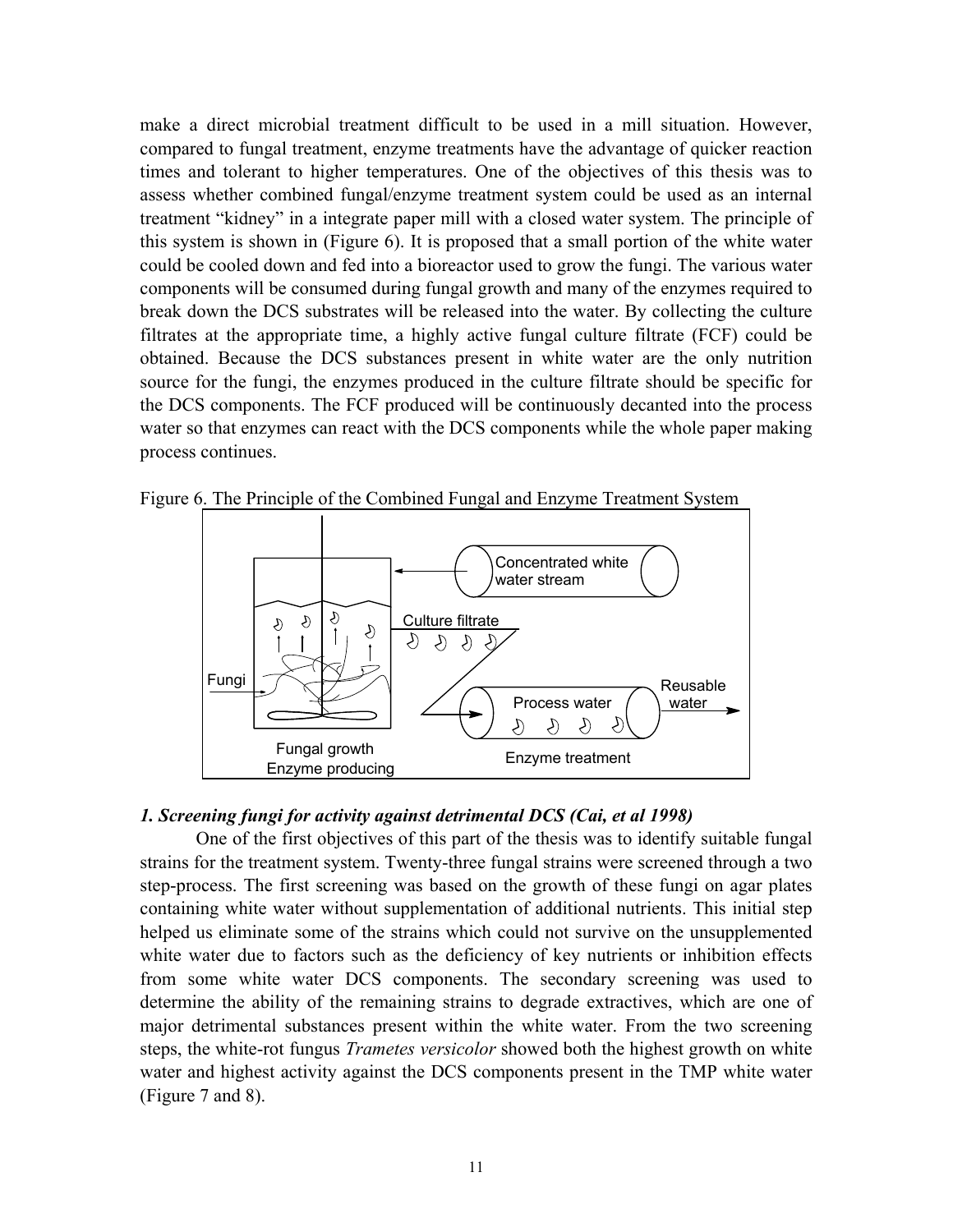Figure 7. The Ability of Fungal Growth on a Media Containing White Water Only



**Primary screening: fungal growth on white water**

Figure 8. The Ability of Fungal Removal of Extractives Present in Mill White Water



**Secondary screening: fungal removal of extractives**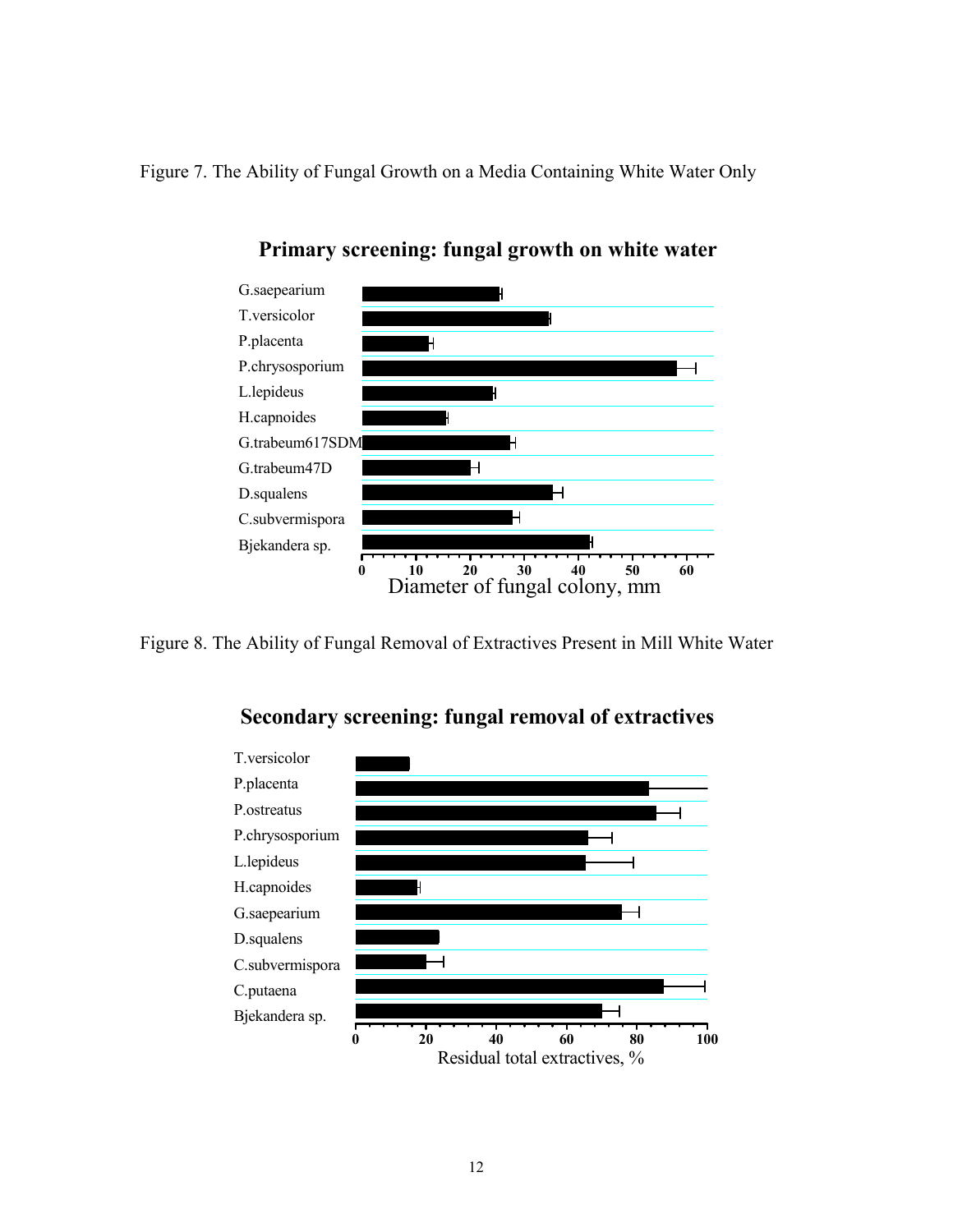# *2. Fungal enzyme treatment of DCS components present in the mill white water and model recycled white water*

#### 2.1. Effects of fungal removal of DCS components

When the efficiency of fungal removal of the white water DCS components was tested, significant decrease in the total dissolved and colloidal substances, carbohydrates and extractives was detected after 2 days of fungal treatment under 30°C (Figure 9). Of the carbohydrate fractions, the mannans and glucans were extensively degraded before a reduction in galactans was noticed. *Trametes versicolor* was able to degrade almost all of the fatty acids, lignans and ester bonded extractives. There was also good removal of resin acids by *Trametes versicolor* which was probably due to the initial sorption of the resin acids on to the fungal mycelium and then further modification by enzymes such as laccases. An increase in acid insoluble lignin content was observed after 3 days of treatment, probably due to the polymerization of low molecular weight phenolics (e.g. lignans). No evidence of lignin degradation was observed after 14 days of fungal treatment. However, this fraction is expected to be less stable in the white water. The stability of white water colloidal particles after fungal treatment will also be further determine in the future work.

Figure 9. The Efficiency of Fungal Removal of Dissolved and Colloidal Substances Present in Mill White Water

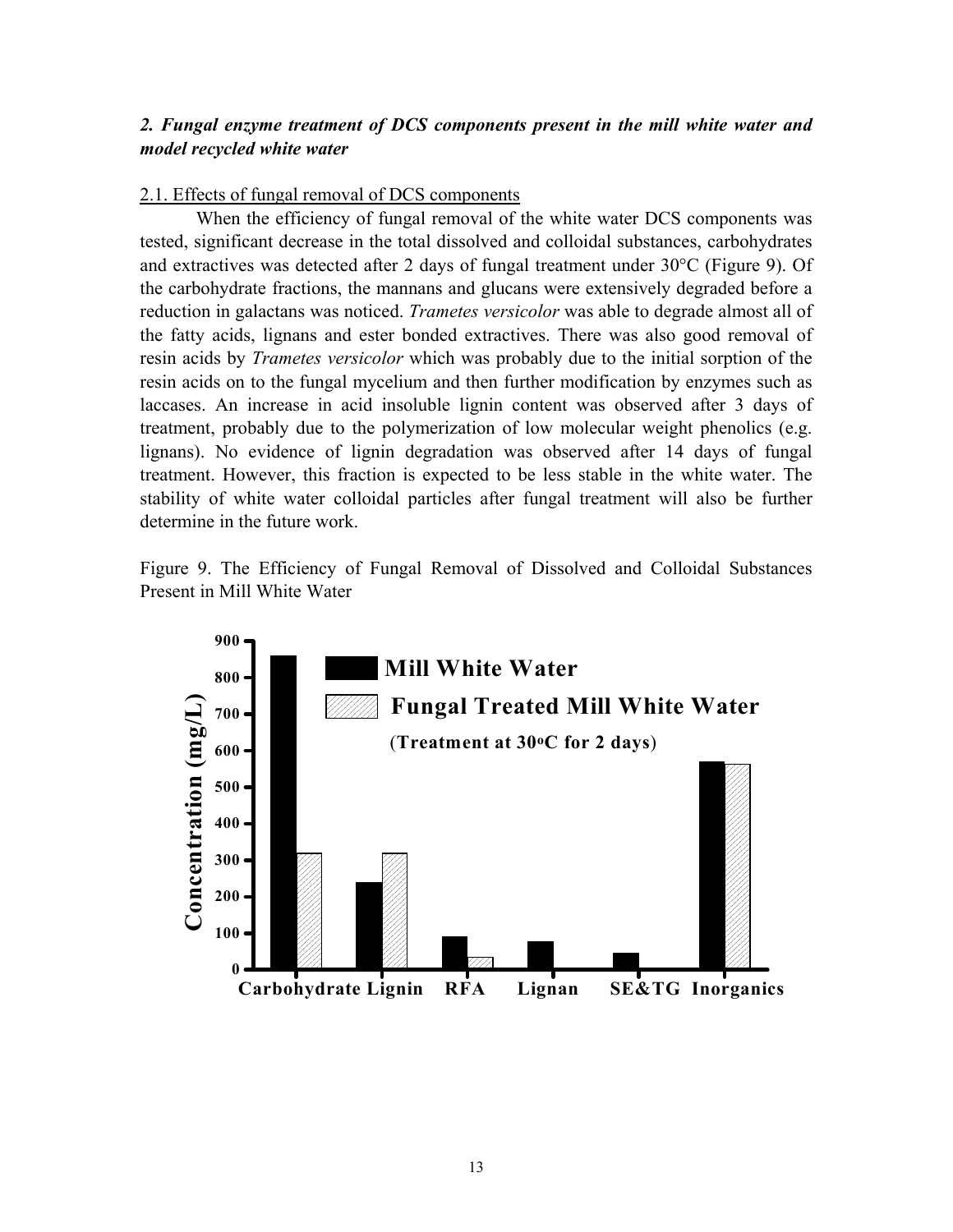#### 2.2. Enzyme production during Trametes versicolor growth on the white water

As mentioned earlier, fungal enzymes rather than fungi themselves are the major agents in effective for white water treatment. Therefore, the efficient production of fungal enzymes during *Trametes versicolor* growth on white water is of great importance. Several different white water streams, including mill cloudy white water, chip washer white water, model recycled white water and membrane filtered white water were used to grow *Trametes versicolor* for 7 days. The activities of enzymes produced in the fungal culture filtrates (FCF) were measured daily. The use of different white water streams containing different concentrations of DCS components enabled us to obtain a better understanding of the effects that the various DCS concentrations and ratio of each component had on the enzyme production profiles. This in turn could help us define a FCF with higher enzyme activities. During this 7-day growth period, the highest oxidative enzyme activities were detected after 2 or 3 days of fungal growth; the esterase activities (based on the hydrolysis of PNPP) and hydrolytic enzyme activities (based on the hydrolysis of konjac Glucomannan) increased dramatically in the first 2 or 3 days and then level off. Although the levels of each enzyme produced in the FCF by *Trametes versicolor* growth on different streams were slightly different, the overall enzyme production profiles were similar. One exception is that there is a one day delay for oxidative enzyme to reach maximum activity in the FCF produced by *Trametes versicolor* growth on model recycled white water, which contained a lower lignan content compared to the rest of the white water streams.

The mill white water collected from cloudy white water tank was found to be enriched in extractives and it resulted in a considerable enzyme activity after growth of fungi. This stream is also abundantly available in the mill and usually has a long settlement time. These facts made this type of stream favourable for fungal growth after cooling down to ambient temperature. Thus the fungal culture filtrate produced from mill cloudy white water was selected for future enzyme treatments.

# 2.3. The efficiency of fungal culture filtrate removal of DCS components (Zhang, et al, 2000)

Fungal culture filtrate (FCF) produced by *Trametes versicolor* grown on mill cloudy white water was used to treat the model recycled white water and mill white water. The conditions for the FCF treatments were 45<sup>o</sup>C for 3 hours and the ratio between FCF and white water was 1 to 2. FCF treatment of white water resulted in good degradation of most of the DCS components. Carbohydrates were extensively hydrolyzed into monomers while the lignin content increased as a result of lignan polymerization (Figure 9). The FCF was also active in degrading most of the extractives present in the white water, with a reduction of more than 90% for the lignans, steryl esters and triglycerides and about 20% for the resin and fatty acids (Figure 11). The change in the white water properties such as water surface tension, cationic demand and the properties of colloidal particles will be further investigated.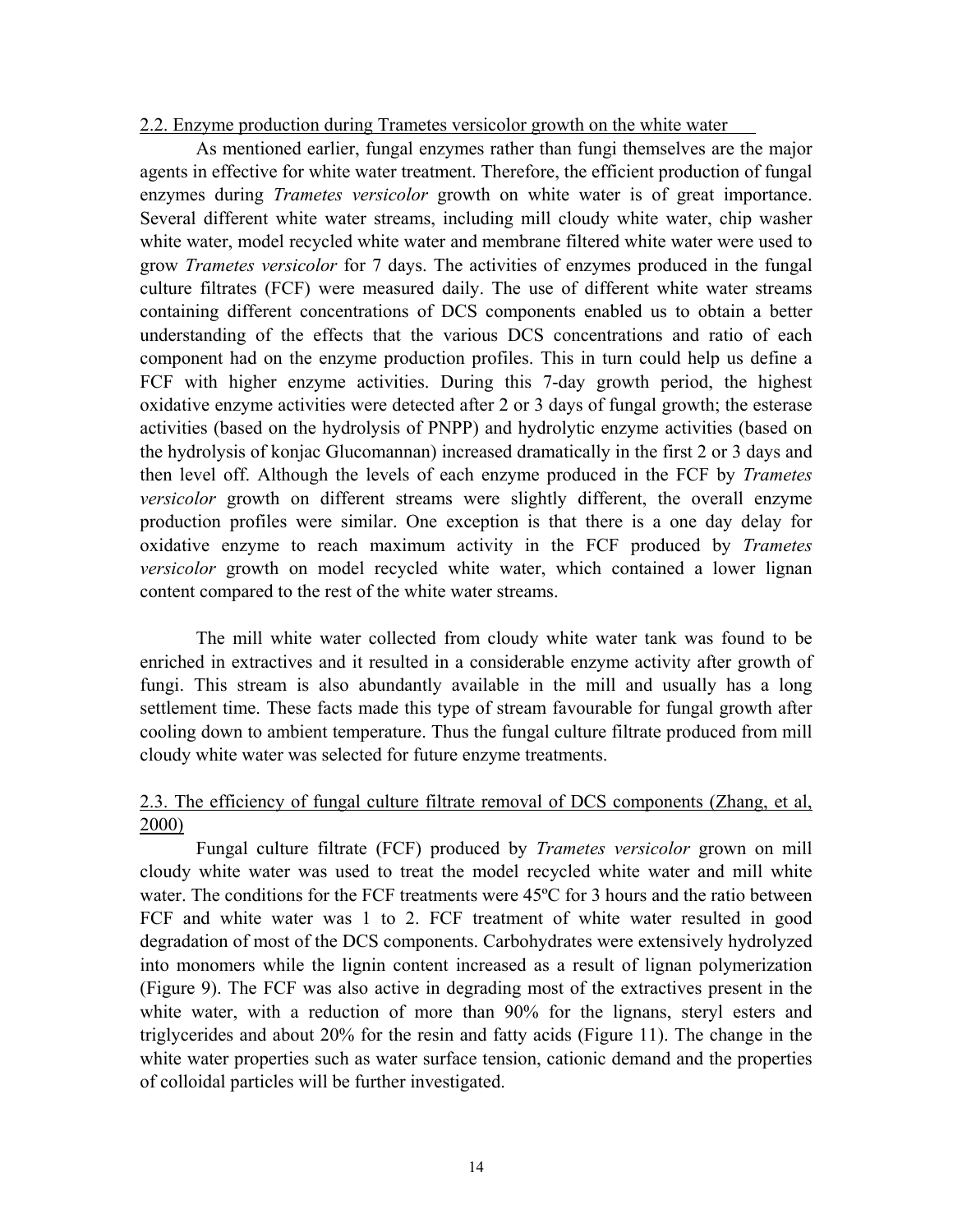Figure 10. The Polymerization of Phenolics Present in the Model Recycled White Water After 3 hours Fungal Culture Filtrate Treatment at 65°C



Figure 11. The Removal of Extractives Present in the Model Recycled White Water and Mill White Water After 3 hours Fungal Culture Filtrate Treatment at 65°C

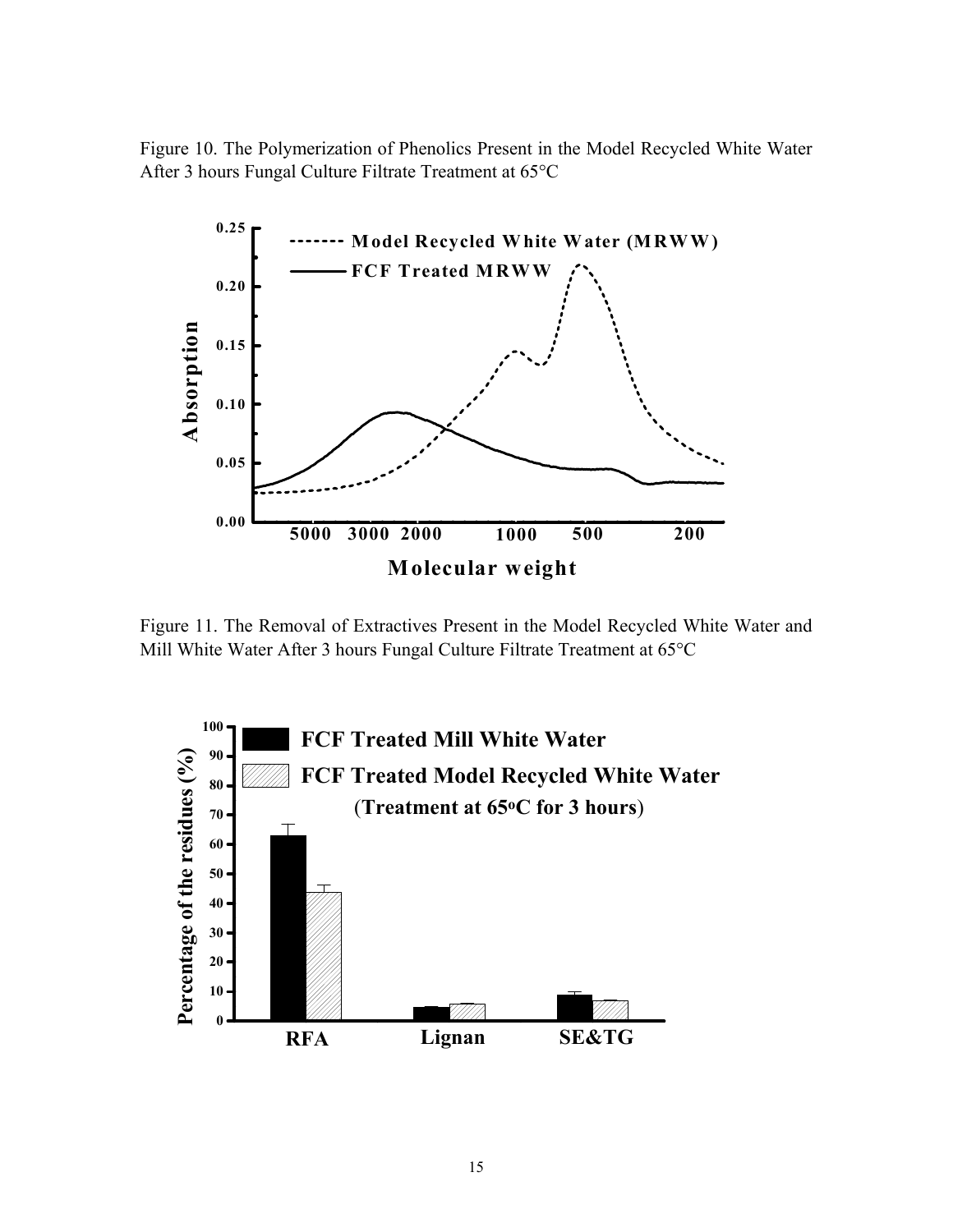2.4. Treatments of white waters with commercial sources of enzymes found in the FCF (Zhang, 2000)

To obtain a better understanding the impact of the FCF as well as different groups of enzymes on process waters, the model recycled white water and colloidal free white water were treated with commercial sources of the three main types of enzymes (hemicellulase, oxidative enzymes and lipases) found in the *Trametes versicolor* culture filtrate. The active hydrolysis of carbohydrates by cellulase/hemicellulase and degradation of lipids by lipase/esterase has been well documented in the literature and correlated well with our results. However, results not initially anticipated were obtained from the laccases treatment of white water. The polymerization of low molecular weight phenolics to higher molecular weight lignin type of materials was proved when using laccases provided by VTT food and biotechnology lab and Novo Nordisk ltd.. The laccase treatment also resulted in significant degradation of the ester bonded extractives such as SE and TG. The laccase-catalyzed reactions of lipophilic extractives were further investigated using three extractive model compounds, methyl linoleate, cholestryl linoleate and trilinolein, and one laccase from VTT Food and Biotechnology Lab and two laccases from Novo Nordisk Ltd. All three laccases degraded trilinolein well, however, degradation of methyl linoleate was only detected after VTT laccase treatment.

#### **FUTURE WORK**

The potential of using combined fungal and enzyme treatment to alleviate DCS problems from water system closure has become evident through this work. However, the end products from DCS degradation and white water properties after fungal and enzyme treatment need to be well quantified and the true nature of the "recalcitrant" remaining after fungal and enzyme treatment needs to be defined. Since the mechanisms involved in cellulase/hemicellulase hydrolysis of carbohydrates and esterase/lipase hydrolysis of lipids are clearly documented, our future work will be focused on investigating the reaction mechanism involved in laccase catalyzed reactions with lipophilic extractives.

Another important aspect that needs to be defined is the half life of each of the enzyme groups present in the fungal culture filtrate. This will help in the design of an appropriate bioreactor for fungal growth and enzyme production. This experimental will be carried out by monitoring enzyme activities of FCF under different temperatures over extended periods of time.

Finally, any improvements obtained on paper properties through fungal and enzyme treatment will be determined by examining the changes in white water properties, such as water surface tension, cationic demand, and the composition and stability of white water colloidal particles, after fungal enzyme treatment.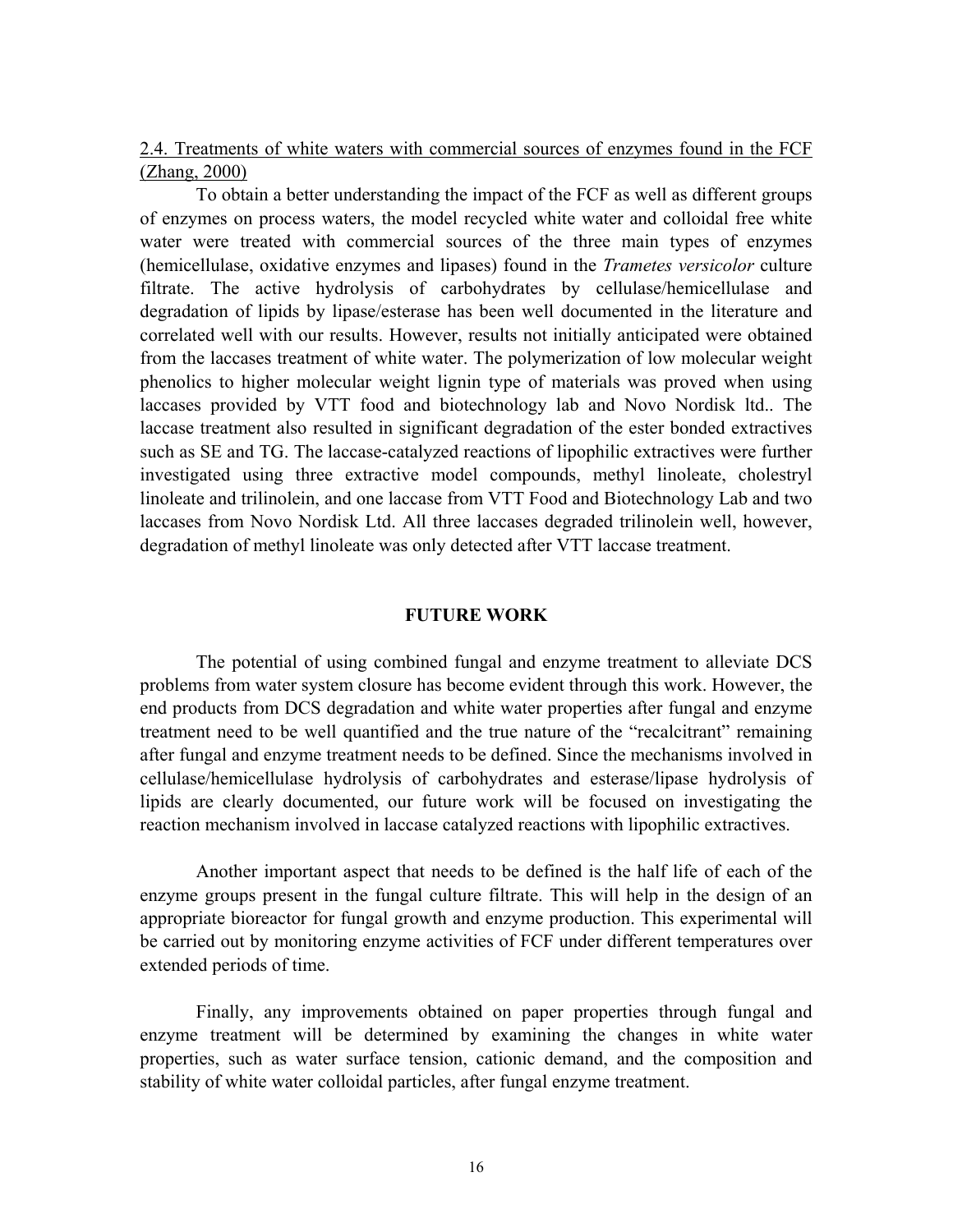#### **CONCLUSIONS**

As results of this project research, the detrimental effects that dissolved and colloidal substances present in mechanical pulp/newsprint mill process waters have on the paper properties have been well defined. It has been shown that, not only the chemical natures of different DCS components, but also the physical forms they are present in the white water influenced the resulting paper properties. *Trametes versicolor* has been shown to actively grow on white water DCS components. Treatment of white water with *Trametes versicolor* resulted in a considerable reduction on total dissolved and colloidal substances and, more importantly, various enzymes were produced during this growth. The treatment of white water with fungal enzyme solution (fungal culture filtrate) led to extensive degradation of DCS components. Most of the DCS were broken down into smaller molecules, which had no or little impact on the paper properties, while others were modified and became readily removed by further treatment processes. This combined fungal and enzyme treatment "kidney" has been shown promise as one way of controlling the build up of detrimental substances in a TMP/newsprint mill closed water system. The actual mechanisms involved in fungal and enzymatic degradation of each DCS group were investigated. Although most of these initial results agreed well with other documented research, the reaction of laccases with ester bonded extractives present in white water is worthy of considerably more research.

#### **REFERENCES**

- Anon, Pap. Trade J. Vol. 170, No. 8, 1986 p48-49.
- Boardman D., 1996 Papermakers Conference, Philadelphia PA, USA, p533-538
- Cai, Y.J., Zhang, X., de Jong, E., Beatson, R.P., and Saddler, J. N., 7<sup>th</sup> International Conference on Biotechnology in the Pulp and Paper Industry, Vancouver, BC Canada, June 16-19, Vol. C:155-158, 1998
- Crawford, R.J. et al, Tappi J. 74(4), 1991
- Eriksson, K.E.L., "Swedish developments in biotechnology related to the pulp and paper industry", Tappi J. 39(6):46-55, 1985
- Glittenberg D; Hemmes J-L and Bergh N-O, 1993 Papermakers Conference, Atlanta GA, USA, Book 2, p639-668
- Habets, H. A. et al, 82nd Annual Meeting, Technical Section, CPPA, p313.
- Kringstad, K. P. and Linstrom, K., Environ. Sci. Technol., 18:236, 1984
- Lagace P., Stuart P. R. and Kubes G. J., Pulp & Paper Canada 97:1, 1996
- McCubbin, N., The basic technology of the pulp and paper industry and its environmental protection practices, 1983, p130-136
- Sarkar, J.M. et al, 1995 Papermakers conference, Chicago, IL, USA, p175-182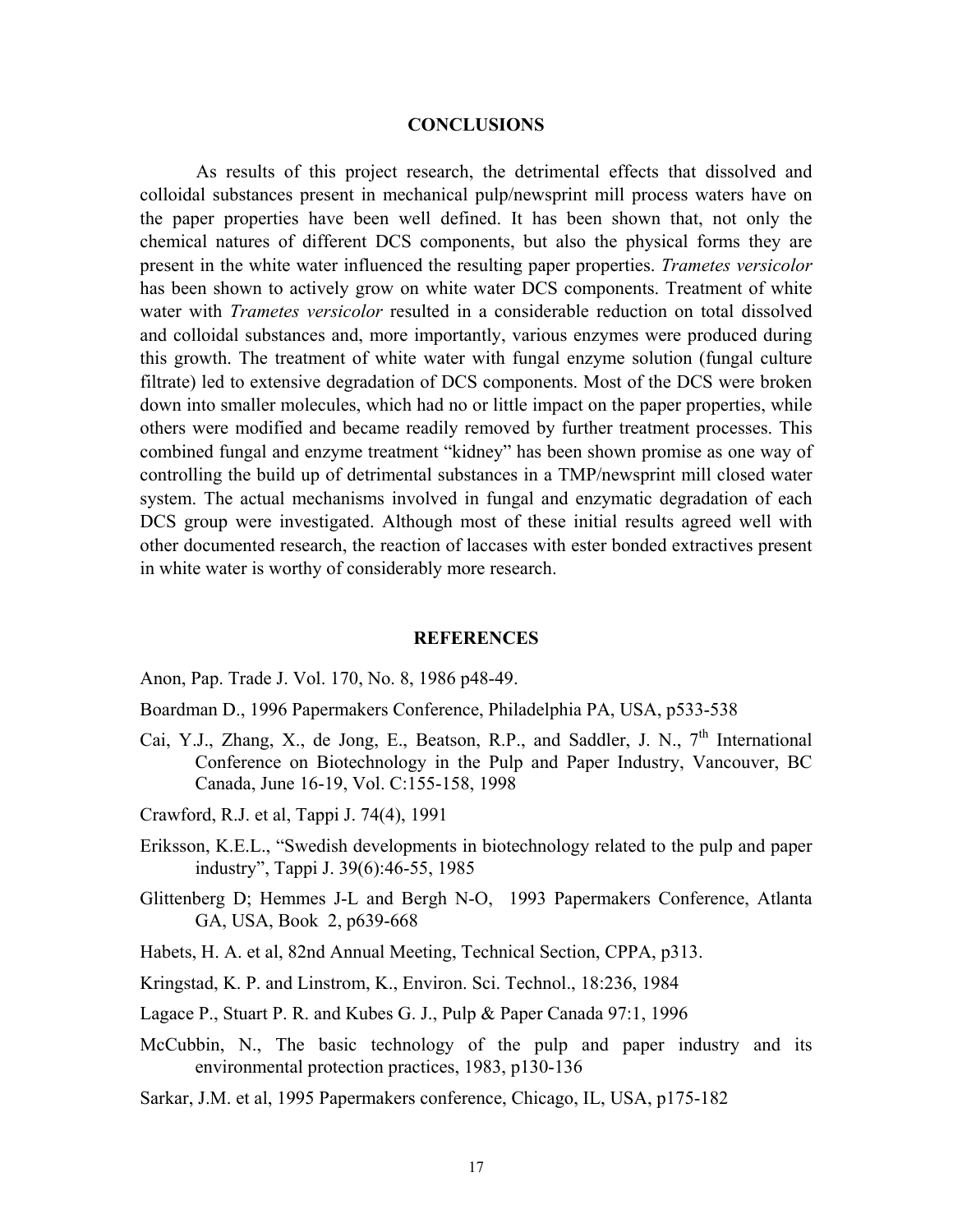- Shimada, M. et al, Biotechnology in the pulp and paper industry sixth international conference, Vienna, p17-21 1996
- Sharyo, M. et al, Jpn. Tappi J. Vol.47, No.10, p41-45, 1993
- Thornton et al, J. Wood Chem. and Tech. 14(2), 159-175 1994
- Vihervaara T and Kaki J., 1994 Papermakers Conference, San Francisco CA, USA, Book 2, p529-533
- Webb, L. Pulp and Paper International, June: 43-46, 1997
- Zhang, X., Stebbing, D., Beatson, R.P., Saddler, J. N., Chalmers, B.G. and Ling, J., 86 PAPTAC Annual Meeting, Montreal, QC Canada, Jan. 31 – Feb. 3rd, Vol. B:99, 2000
- Zhang, X., Pulp and Paper Canada 101(3): 59-62, 2000
- Zhang, X., Beatson, R.P., Cai, Y.J. and Saddler, J. N., Journal of Pulp And Paper Science 25(6): 206-210, 1999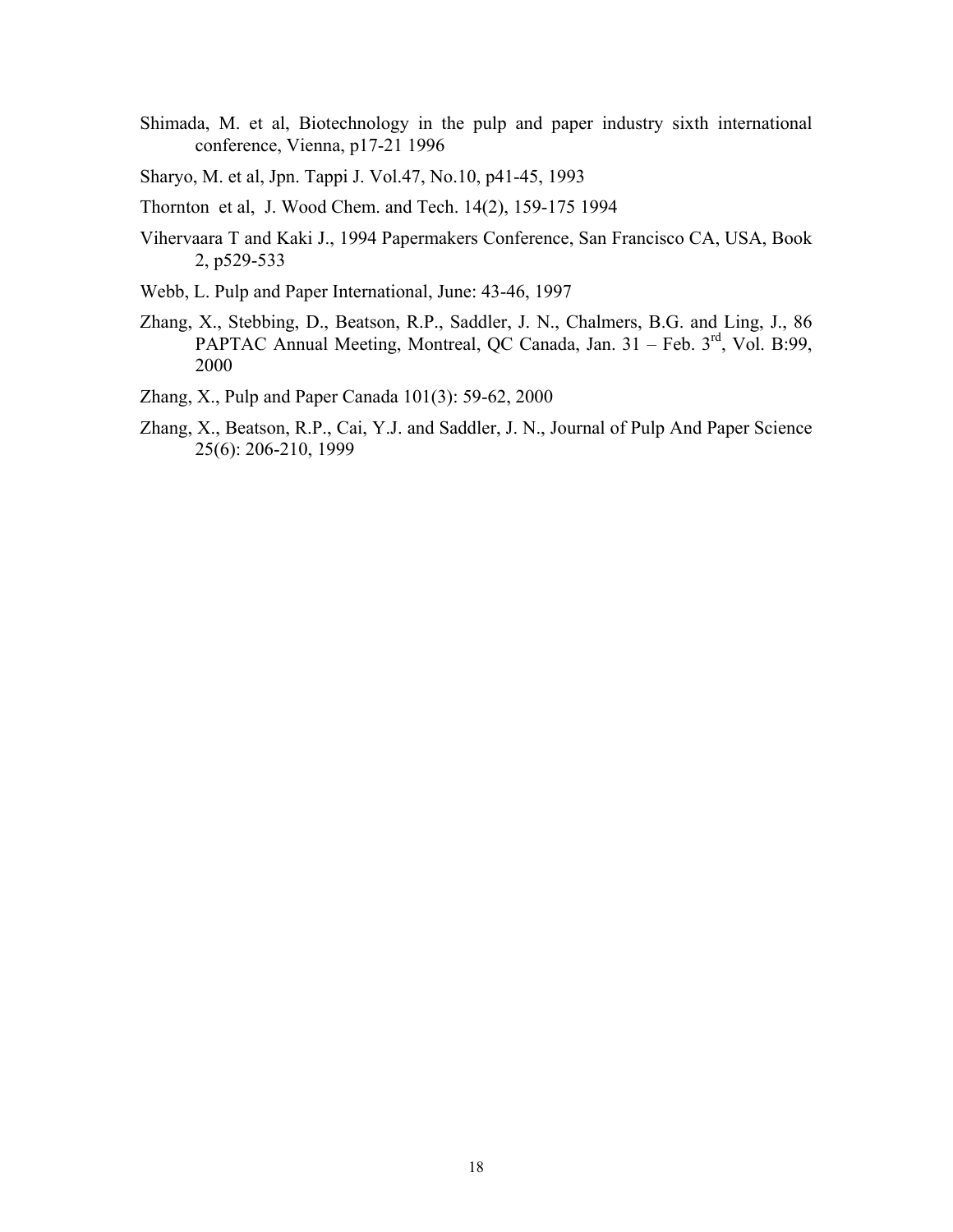# ARTICLES IN PEER-REVIEWED JOURNALS

**Zhang, X., Stebbing, D., Saddler, J. N. and Beatson, R.P.,** "Enzyme Treatments of the Dissolved and Colloidal Substances Present in Mill White Water and the Effects on the Resulting Paper Properties." J. Wood Chemistry and Technology, accepted (2000)

**Zhang, X**., "The Effects of White Water Dissolved and Colloidal Fractions on Paper Properties and Effects of Various Enzyme Treatments on the Removal of Organic Components." Pulp and Paper Canada 101(3): 59-62 (2000) (*Winner Paper for 1999 C. Howard Smith Award from the Pulp and Paper Technical Association of Canada*)

**Zhang, X., Beatson, R.P., Cai, Y.J. and Saddler, J. N.,** " Accumulation of Specific dissolved and Colloidal Substances During White Water Recycling Affects Paper Properties." Journal of Pulp And Paper Science 25(6): 206-210 (1999).

**Stebbing, D., "The Potential of Fungal Culture Filtrate to Reduce Extractive Levels in** Newsprint White Water System." Pulp And Paper Canada 103(3): 46-49 (1999). (*Winner Paper for 1998 National Undergraduate Student Problem Solving Award from the Pulp and Paper Technical Association of Canada*)

# RESEARCH PAPERS INCLUDED IN CONFERENCE PROCEEDINGS

**Zhang, X., Stebbing, D., Beatson, R.P., Saddler, J. N., Chalmers, B.G. and Ling, J.,**  "The removal of detrimental dissolved and colloidal substances by a combined fungal and enzyme treatment" 86 PAPTAC Annual Meeting, Montreal, QC Canada, Jan. 31 – Feb. 3rd, 2000. Vol. B:99 *(Oral Presentation)*

**Beatson, R.P., Zhang, X., Stebbing, D. and Saddler, J. N.,** "The dissolved and colloidal fractions of white water: impact on paper properties and degradation by enzymes" 10th International Symposium on Wood and Pulp Chemistry, Yokohama, Japan, June 7-10, 1999. Vol. I:200-203 *(Oral Presentation)*

**Saddler, J. N., Zhang, X., Stebbing, D., Beatson, R.P., Chalmers, B.G. and Ling, J.,** "The Effects of white water dissolved and colloidal fractions on paper properties and effects of various enzyme treatments on their removal" PACWEST Conference, Whistler, BC Canada, May 19-22, 1999, Session 4A, Paper 2 *(Oral Presentation)*

**Zhang, X., Beatson, R.P., Chalmers, B.G., Francis, D.W. and Saddler, J. N.,** "Paper quality problems caused by the different organic components of newsprint white water. Can they be solved by enzymes?" In Proceedings of the 1999 Sustainable forest Management Network Conference p680, Edmonton Albert, February 14-17, 1999. *(Oral Presentation)*

**Zhang, X., Beatson, R.P., Stebbing, D. and Saddler, J. N.,** " The different effects of white water dissolved and colloidal fractions on the paper properties" In Proceedings of the 1999 Sustainable forest Management Network Conference p811, Edmonton Albert, February 14-17, 1999.

**Zhang, X., Cai, Y.J., Stebbing, D., Beatson, R.P., and Saddler, J. N.,** "Influence of accumulated dissolved and colloidal substances on paper properties and the potential of enzyme treatment for component removal"  $7<sup>th</sup>$  International Conference on